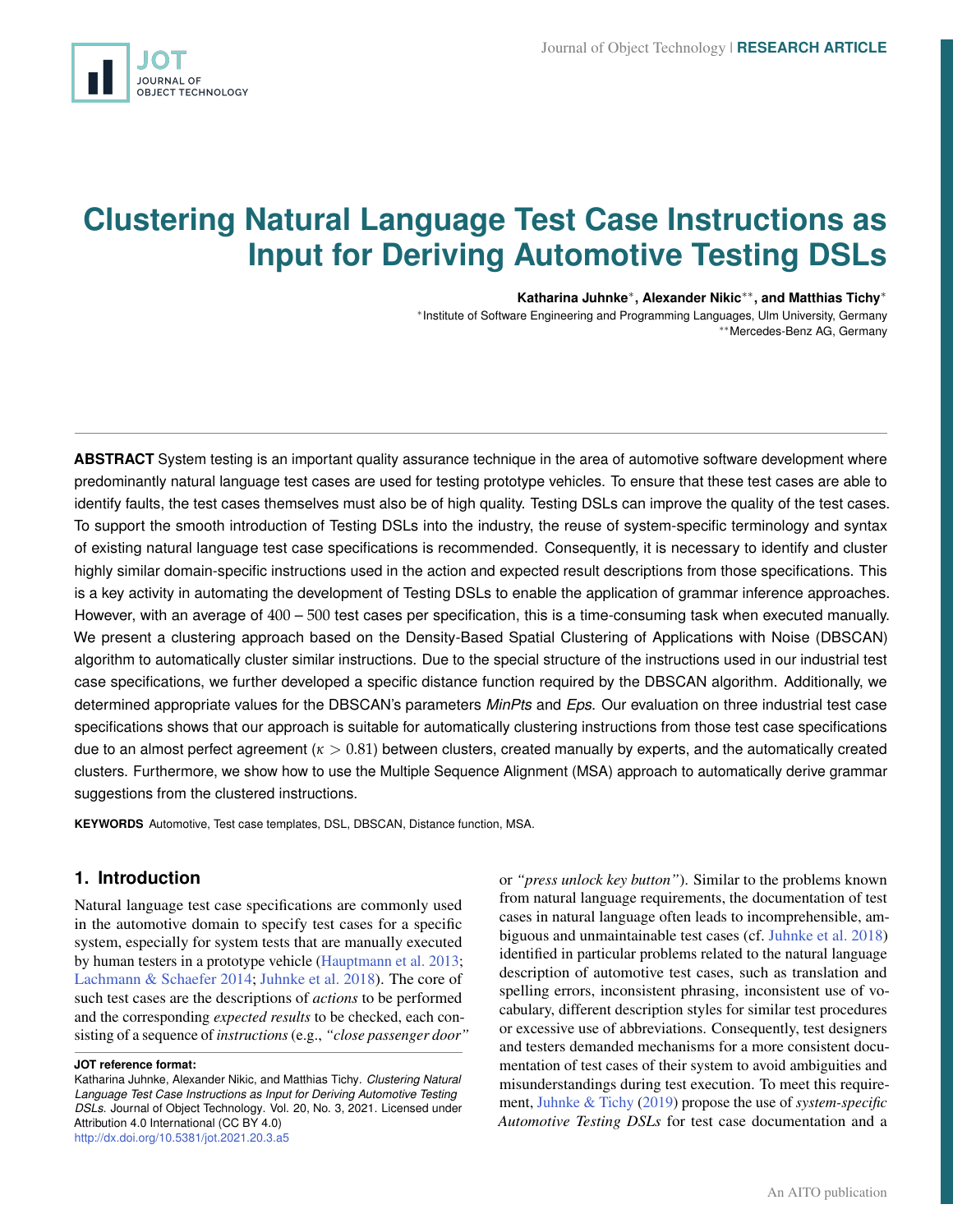domain analysis method for developing such Domain Specific Languages (DSLs) for different systems. For instance, over 100 different systems are installed in premium cars today.

In most cases, manually quality-checked test case specifications already exist for a system from another model series or variant, so that they can be used as starting point for the definition of system-specific Testing DSLs. First, the different instructions used in action and expected result descriptions of all test cases (input) are clustered to identify similar instructions. Based on this, so-called *conceptual templates* (output) are derived which represent common parts as well as alternatives and optional parts of all instructions contained in a cluster. These conceptual templates are suitable to be used by domain engineers for the definition of Testing DSLs and to cover 70%–95% of a test case specification (see [Juhnke & Tichy](#page-12-1) [2019\)](#page-12-1).

Our experience in a testing department at Mercedes-Benz has shown that it takes a domain engineer approx. two days to manually derive conceptual templates for actions and expected results from a smaller test case specification with about 250 test steps. Very large specifications can contain up to 16, 000 test cases, which can be very time-consuming. Hence, it is reasonable and necessary to automate the activities regarding the aggregation of instructions and derivation of conceptual templates.

The contribution of this paper is an approach to automate those activities based on existing manually quality-checked test specifications. A special focus of our work lies on the clustering of the instructions used in action and expected result descriptions, which forms the basis for the derivation of conceptual templates. Any existing quality issues like the aforementioned translation errors or spelling errors in the input test case specifications would still be in the conceptual templates. However, they are now more easily to spot in the templates by domain experts. The following two research questions guide our work:

RQ1: *How can the similarity between instructions be determined automatically so that similar instructions can be assigned to the same cluster?*

RQ2: *How good is the result of the automated clustering of instructions compared to groups created manually by domain experts?*

We compare different similarity measures for determining similarity between instructions, including Levenshtein [\(Leven](#page-13-2)[shtein](#page-13-2) [1966\)](#page-13-2), Jaro-Winkler [\(Winkler](#page-13-3) [1990\)](#page-13-3), Trigram similarity (based on *n*-grams [\(Shannon](#page-13-4) [1948\)](#page-13-4)), and a measure for determining similarities from plagiarism detection called Sherlock similarity [\(Joy & Luck](#page-12-2) [1999;](#page-12-2) [White & Joy](#page-13-5) [2004\)](#page-13-5). In addition, we present our own developed similarity measure called Run Length and its results. For clustering instructions, we use the DBSCAN algorithm [\(Ester et al.](#page-12-3) [1996\)](#page-12-3) and determine a suitable *Eps* parameter by a heuristic approach based on the determination of the *k*-th nearest neighbor. We compare the results of the automated clustering with the results of manual grouping for three real automotive test case specifications. To determine the agreement between the automated and manual results, we calculated *Cohen's Kappa* (*κ*) [\(Cohen](#page-12-4) [1960\)](#page-12-4). We obtain *κ* > 0.81 for all three test case specifications, which corresponds to an almost perfect agreement. In addition, we show how a Multiple Sequence Alignment (MSA) approach can be used to derive

conceptual templates from our clustering results, which then have to be manually refined into a system-specific Testing DSL.

The remainder of this paper is structured as follows: Section [2](#page-1-0) discusses related work regarding grammatical inference, clustering, and appropriate distance functions for texts. Section [3](#page-3-0) presents our developed automated approach for clustering instructions used in action and expected result descriptions. Section [4](#page-9-0) shows the evaluation results of our approach. Finally, Section [5](#page-11-0) provides the conclusion and future work.

# <span id="page-1-0"></span>**2. Related work**

In this section we discuss, with regard to our action and expected result descriptions as input, approaches to grammatical inference, common methods for clustering data, and types of similarity measures that are needed to calculate the distance.

## **2.1. Grammatical inference**

Grammatical Inference (GI) is a subarea of machine learning and is about the process of learning a grammar based on positive and/or negative samples. Applications in software engineering are the inference of general purpose programming languages (GPLs), DSLs, graph grammars, and visual languages [\(Steven](#page-13-6)[son & Cordy](#page-13-6) [2013\)](#page-13-6).

The inference of DSLs is intended to support domain experts who may not be familiar with language design or implementation, which is also our intention. For this purpose, the syntactic structure of the underlying grammar is generated based on example DSL programms [\(Bryant et al.](#page-12-5) [2010\)](#page-12-5) or sample sentences of the language. This means that the input are formal languages rather than natural languages, which does not apply to our natural language test case specifications. Our action and expected result descriptions are available as unstructured data, i.e., they are not based on an already existing DSL or example DSL program, they contain ambiguities due to their natural language elements, and they are not classified as positive or negative samples in any way by domain experts.

However, most GI approaches generate grammars from positive samples, such as GenInc [\(Javed et al.](#page-12-6) [2008\)](#page-12-6), PACS [\(M. Li](#page-13-7) [& Vitanyi](#page-13-7) [2008\)](#page-13-7), MAGICe [\(Mernik et al.](#page-13-8) [2009\)](#page-13-8), or the MDL approach from [\(Sapkota et al.](#page-13-9) [2012\)](#page-13-9). For example, the GenInc learning algorithm requires sorted positive samples to incrementally derive a grammar. The difference between two consecutive samples should be small, which limits the use of GenInc for real problems. Furthermore, a different order of the samples can lead to a wrong grammar [\(Sapkota et al.](#page-13-9) [2012\)](#page-13-9). The example shows that in order to apply these methods to our actions and expected result descriptions, positive samples from a test case specification would first have to be identified by a domain expert. Otherwise, applying GI approaches to a non-preprocessed test case specification, which contains constructs that are faulty and would not be used in the future, would lead to useless results.

Moreover, our industry experience reveals that domain experts have trouble defining good examples from scratch and it works better if we show them typically used instructions from previous test case specifications. But as already mentioned, it takes time to extract these instructions and aggregate similar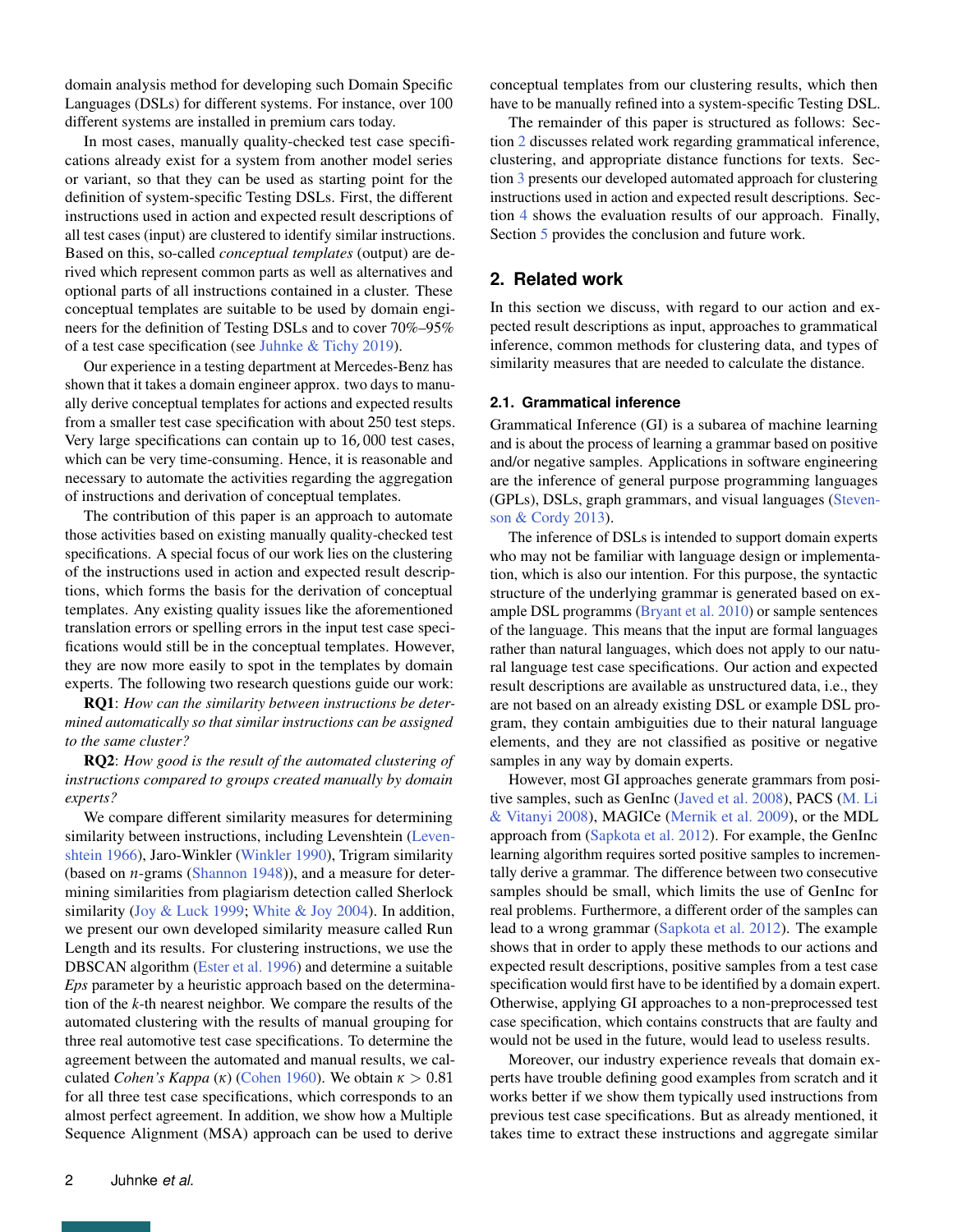variants. By clustering similar instructions, we obtain a set of instructions that have similar linguistic patterns (e.g., terminology and syntax) and are therefore better suited as input for a GI approach than the set of all instructions (including unlabeled faulty ones) of a test case specification. Additionally, the clustered instructions can be evaluated by domain experts, so that we get positive (and negative) sample sentences as well as the necessary labeling of our data, to apply GI approaches based on positive and/or negative samples, much faster. Therefore, our approach is based on an automated clustering of the contained instructions, which goes beyond the recognition of repetitions as for example used by the Sequiture algorithm (Nevill-Manning  $\&$ [Witten](#page-13-10) [1997\)](#page-13-10) to directly derive grammars. For this purpose, we first have to adequately recognize similarities between instructions and cluster them. Subsequently, a meaningful derivation of conceptual templates by using GI algorithms is possible. In the following two sections we will therefore consider clustering approaches and distance functions.

## **2.2. Clustering**

To the best of our knowledge, there is no work that clusters natural language test case descriptions, especially not from the automotive domain. Therefore, we consider general cluster approaches in the following.

Clustering is an unsupervised learning technique that groups data elements into clusters. Data elements in the same cluster are similar while data elements between clusters differ significantly. There are different clustering approaches, which can be divided into the following [\(Xu & Wunsch](#page-13-11) [2005\)](#page-13-11):

- Partitioning-based clustering: divides the data elements into *k* partitions, where one partition corresponds to a cluster. The most common representative is the *k*-Means algorithm [\(MacQueen](#page-13-12) [1967\)](#page-13-12).
- Hierarchical-based clustering: structures data in hierarchies based on a neighborhood matrix. Well-known representatives are agglomerative and divisive methods [\(Maimon & Rokach](#page-13-13) [2005\)](#page-13-13). Agglomerative methods operate according to the bottom-up principle, in which each data element initially represents a unique cluster and is then merged with the nearest data element to form a new cluster. This step repeats until all data elements form a cluster. Divisive methods act in exactly the opposite way.
- Fuzzy-based clustering: also called soft clustering, where the data elements can belong to several clusters. Fuzzy-*c*-Means [\(Bezdek](#page-12-7) [1981\)](#page-12-7) is a widely known example.
- Density-based clustering: groups data elements to clusters together according to a certain density and a minimum number of members. One of the most popular algorithms is the DBSCAN algorithm from [Ester et al.](#page-12-3) [\(1996\)](#page-12-3).

Each of these clustering approaches has its strengths and weaknesses. Partitioning-based approaches expect a given *k* for the number of clusters to be determined, which is difficult to predict for unknown data. Hierarchical-based clustering offers different linkage methods, each leading to different results. Additionally, the determination of the clusters has to be done manually using dendrograms. When using fuzzy-based clustering approaches, it happens that a data element is assigned to

several clusters. This requires also a manual intervention at the end in order to clearly assign the respective data elements to a cluster. Moreover, none of these three approaches considers outliers in the data. Density-based clustering algorithms, like the DBSCAN algorithm, can deal with outliers. If an instruction cannot be assigned to a cluster, it remains as a non-clustered instruction. This may apply in particular to individual instructions which are, for example, unique and have no similarities with other instructions. In addition, usually it is not known how many clusters can be formed from instructions of a test case specification, which is why the DBSCAN algorithm is suitable in this case. Furthermore, the DBSCAN algorithm does not limit the cluster size (number of instructions within a cluster) and an instruction can only be assigned to exactly one cluster. Therefore, we use the DBSCAN algorithm for clustering instructions as a representative for density-based clustering approaches.

#### **2.3. Distance functions**

In order to assign instructions to clusters using the DBSCAN algorithm, a distance function is required which indicates how different the instructions are. The value 0 usually represents a perfect match. To calculate the distance, text similarity measures are used, which can be distinguished as follows:

- Edit-distance-based: e.g., Levenshtein [\(Levenshtein](#page-13-2) [1966\)](#page-13-2) and Jaro-Winkler [\(Winkler](#page-13-3) [1990\)](#page-13-3) similarity calculate the minimum number of operations needed for transforming a string  $s_1$  into string  $s_2$ . The smaller the value, i.e., the less editing operations are necessary, the more similar the strings  $s_1$  and  $s_2$  are.
- Token-based: e.g., Jaccard Index [\(Jaccard](#page-12-8) [1912\)](#page-12-8) of two sets is calculated by the number of common elements divided by the size of the union set. Two strings can be compared based on the contained tokens (e.g., single words or *n*-grams [\(Shannon](#page-13-4) [1948\)](#page-13-4)).
- Sequence-based: e.g., Ratcliff-Obershelp [\(Ratcliff & Met](#page-13-14)[zener](#page-13-14) [1988\)](#page-13-14) searches between two strings for the longest common substring. Parts that do not match are trimmed off and more common substrings are searched until the end of a string is reached.

The different text similarity measures each have their advantages and disadvantages, which also emerges from various studies, such as [\(Huang](#page-12-9) [2008;](#page-12-9) [Strehl et al.](#page-13-15) [2000\)](#page-13-15). In sequencebased approaches, it may happen that words are trimmed in the middle and assigned with other words as "equal", even though they are semantically independent from each other. This can lead to supposedly good results with semantically incorrect correlations and is therefore not used for our instructions. Consequently, we consider edit-distance-based and token-based similarity measures as suitable, because edit-distance-based similarity measures are particularly well suited for short instructions or single words and token-based similarity measures are more appropriate for longer instructions. Both may be applicable for instructions in automotive test case specifications.

Furthermore, typical natural language processing techniques for comparing texts are Word2Vec [\(Mikolov et al.](#page-13-16) [2013\)](#page-13-16), Doc2Vec [\(Le & Mikolov](#page-13-17) [2014\)](#page-13-17), or TF-IDF [\(Rajaraman & Ull](#page-13-18)[man](#page-13-18) [2011\)](#page-13-18). These techniques require the transformation of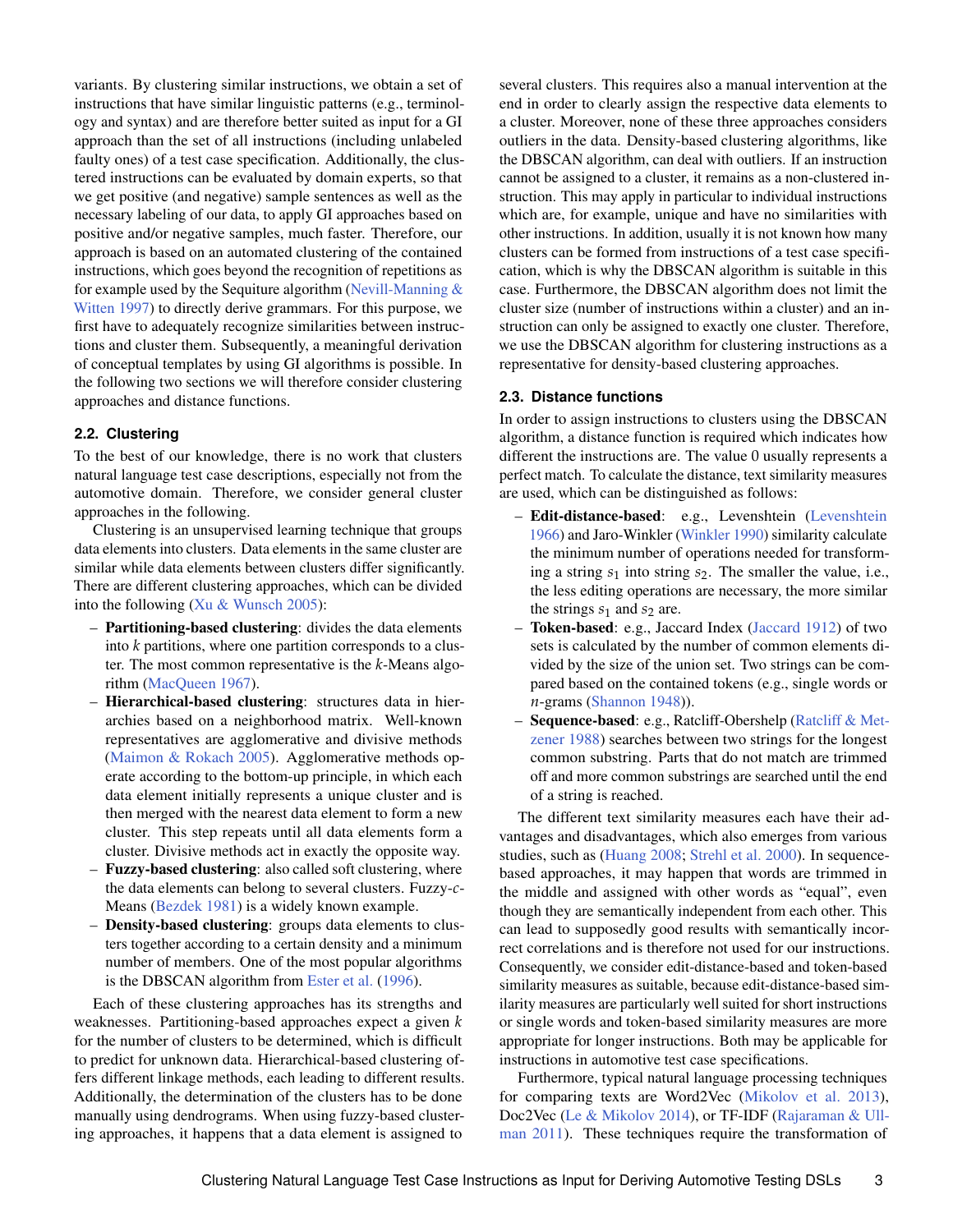the strings into vectors so that based on these vectors so-called "true" metrics like the euclidean distance or the cosine similarity can be used to compare these strings [\(Huang](#page-12-9) [2008\)](#page-12-9). However, vectorizing the strings may result in high dimensions, where investigations [\(Aggarwal et al.](#page-12-10) [2001\)](#page-12-10) have shown that the distances between the data elements become more uncertain by means of the euclidean distance.

Moreover, [Veni](#page-13-19) [\(2009\)](#page-13-19) and [Taghva & Veni](#page-13-20) [\(2010\)](#page-13-20) show that different distance functions have different effects on the clustering algorithms used, depending on the type of text to be compared. There is no global solution for every type of text. Hence, existing distance functions are often modified for special applications [\(Eldesoky et al.](#page-12-11) [2009;](#page-12-11) [Morichetta et](#page-13-21) [al.](#page-13-21) [2016;](#page-13-21) [L. Li & Li](#page-13-22) [2017\)](#page-13-22). Karypis et. al [\(Karypis et al.](#page-13-23) [2000\)](#page-13-23) compared different document loss techniques and show that token-based methods, such as *n*-grams [\(Shannon](#page-13-4) [1948\)](#page-13-4), predominantly achieve better results in text clustering.

In summary, the similarity measure used must be aligned with the underlying data (i.e., automotive test case specifications) and the effects on the clustering algorithm must be investigated. For this we consider the Jaro-Winkler and Levenshtein distance as representatives of the edit-distance-based similarity measures and a trigram similarity measure based on the Jaccard Index as representative of the token-based similarity measure to be promising. In case this is not successful, we have to consider the modification of existing distance functions for our specific applications.

# <span id="page-3-0"></span>**3. Automation of domain analysis activities**

The implementation of our automated approach is strongly oriented to the manual approach introduced by [Juhnke & Tichy](#page-12-1) [\(2019\)](#page-12-1). The core activities of this approach are shown in Figure [1](#page-3-1) together with an annotation (green highlighting) of which activities have been (semi-) automated by our approach and what the respective inputs and outputs are.

In the following we explain the preparation of the test case descriptions for clustering (semi-automated activities within Step 1, Sec. [3.1\)](#page-3-2), our developed clustering approach for instructions (Sec. [3.2\)](#page-3-3), and how the clustering results are used to automatically derive conceptual templates (Step 2, Sec. [3.3\)](#page-8-0).

#### <span id="page-3-2"></span>**3.1. Preparations for clustering**

First, we split the action and expected result descriptions which each contain several instructions (e.g., *'close passenger door'* or *'press unlock key button'*), into *instructions*, depending on enumeration characters and line breaks. After that, we automated the rectification of instructions in Step 1 only to a limited extent, which is why this activity is shown in Figure [1](#page-3-1) as semi-automated (dashed line). The recognition and automated correction of spelling mistakes is not possible with the aid of conventional dictionaries, since the instructions contain domainspecific technical terms, automotive specific abbreviations or signal names. However, such domain-specific dictionaries do not currently exist, not even at Mercedes-Benz. Hence, in preparation for the clustering of instructions, we only normalize multiple spaces to one. Then, we decompose the instructions into

<span id="page-3-1"></span>

**Figure 1** Overall process with completely automated (green) boxes with solid line) and semi-automated (green boxes with dashed line) activities of the domain analysis method

individual tokens using a string tokenizer. A token is a sequence of characters or a word. The space character is used as delimiter between the tokens. Afterwards we completely convert each token to lower case letters. This facilitates the later comparison of instructions and can also eliminate typing errors, such as *"Isw\_Stat"* instead of *"ISw\_Stat"*. For the performed instruction analyses, we found no cases in which the unification in lower case caused errors or unintentionally merged instructions in the used industrial test case specifications.

Furthermore, there are also restrictions for automating the transformation of instructions, since expert knowledge is required for this. In order to support this activity, our developed algorithm offers the possibility to define a placeholder and assign to it synonymously used terms, signal names or values. For this the domain engineer has to create a .txt file, which first contains a freely selectable name for the placeholder (e.g., \_\_IGNITION\_STATES\_\_). After that, the file contains a list of terms separated by line breaks which are to be replaced by the defined placeholder, e.g., ignition positions IGN\_LOCK, IGN\_ACC, IGN\_ON, or IGN\_START. This procedure allows the domain engineer and domain experts to take already known inconsistencies in test case specifications (e.g., different technical terms) into account before clustering instructions.

## <span id="page-3-3"></span>**3.2. Clustering of instructions**

Similar instructions are grouped together in a cluster if they have similarities in terms of the tokens they contain. For this we use the DBSCAN algorithm described by [Ester et al.](#page-12-3) [\(1996\)](#page-12-3) that, applied to our data material (i.e., the instructions), requires the following two parameters: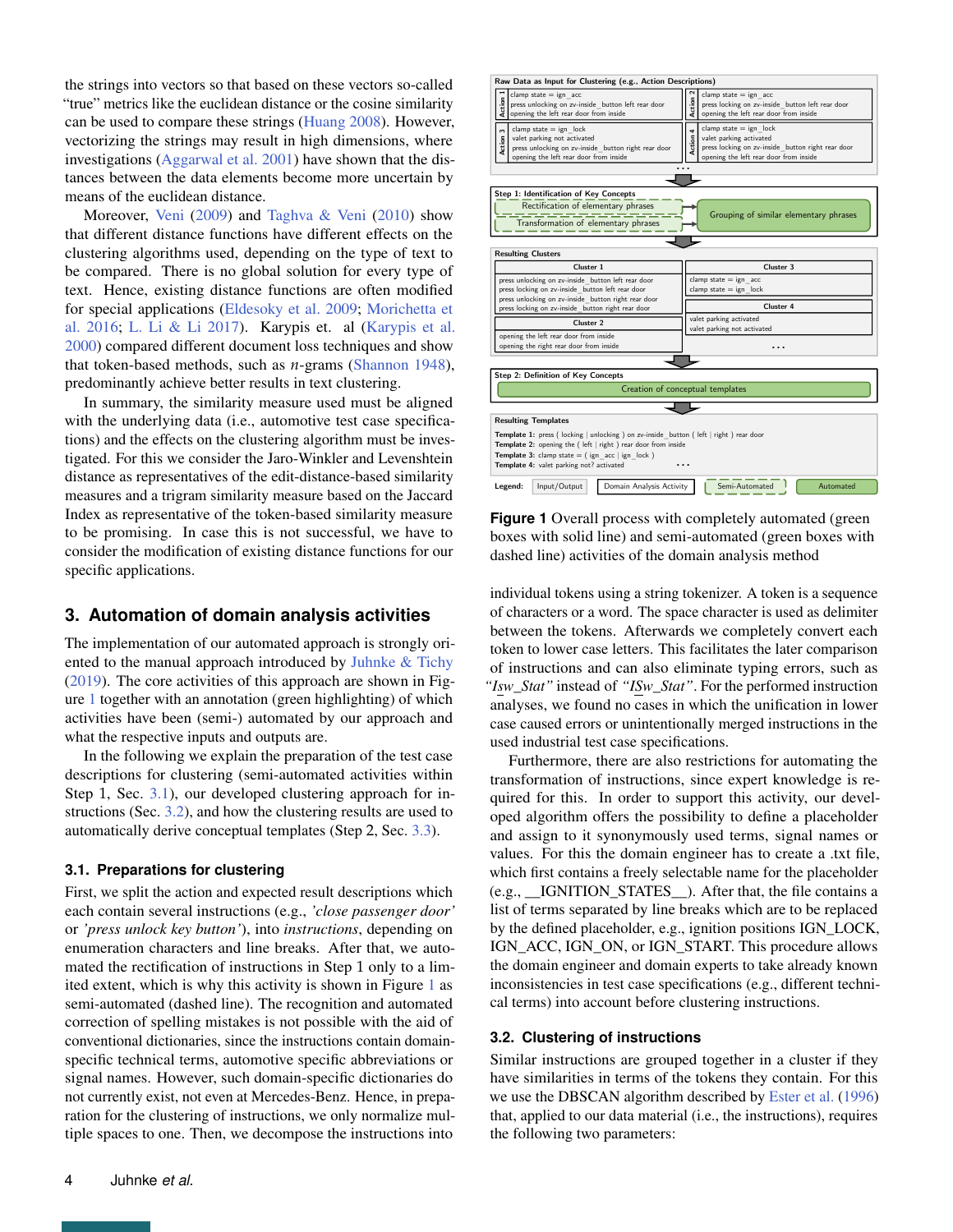- (1) *Eps*, maximum distance between two neighboring instructions
- (2) *MinPts*, minimum number of instructions in an *Eps*neighborhood of an instruction to form a cluster with these instructions

Accordingly, two instructions  $p_X$  and  $p_Y$  from a test case specification *T* are considered neighbors, if  $p<sub>Y</sub>$  is in the *Eps*neighborhood  $N_{Eps}$  of  $p_X$ . For this, the distance  $dist(p_X, p_Y)$ between the instructions  $p_X$  and  $p_Y$  must be less than or equal to *Eps* [\(Ester et al.](#page-12-3) [1996\)](#page-12-3):

$$
N_{Eps}(p_X) = \{ p_Y \in T | dist(p_X, p_Y) \le Eps \}
$$
 (1)

In this case,  $p<sub>Y</sub>$  is also called *directly density-reachable* from  $p_X$ . In addition, two instructions  $p_A$  and  $p_B$  are assigned to the same cluster if a chain of instructions  $p_1, ..., p_n$  with  $p_1 = p_A$  and  $p_n = p_B$  exists, such that  $p_{i+1}$  is directly densityreachable from  $p_i$ , i.e.,  $p_{i+1} \in N_{Eps}(p_i)$ . In this case,  $p_A$  and *p<sup>B</sup>* are called *density-connected* to each other. Instructions that are neither *directly density-reachable* nor *density-connected* or inside a *NEps* neighbourhood are defined as outliers. For clustering instructions appropriately, we require a suitable distance function  $dist(p_A, p_B)$  to determine the similarity between instructions. In addition, the parameters *Eps* and *MinPts* of the DBSCAN algorithm have to be defined appropriately. This will be discussed in the following two subsections.

*3.2.1. Similarity measures for comparing instructions* To determine the similarity between instructions, we applied edit-distance-based and token-based distance functions (cf. Sec. [2\)](#page-1-0) to automotive test case descriptions. Table [1](#page-5-0) shows computed results using the example of a German test case specification for the edit-distance-based similarity measures *Levenshtein similarity sim<sup>l</sup>* [\(Levenshtein](#page-13-2) [1966\)](#page-13-2) and *Jaro-Winkler similarity*  $\sin\frac{1}{w}$  [\(Winkler](#page-13-3) [1990\)](#page-13-3) as well as for the token-based similarity measures *Trigram similarity sim<sup>t</sup>* [\(Shannon](#page-13-4) [1948;](#page-13-4) [Ukkonen](#page-13-24) [1992\)](#page-13-24) and *Sherlock similarity sim<sup>s</sup>* [\(Joy & Luck](#page-12-2) [1999;](#page-12-2) [White & Joy](#page-13-5) [2004\)](#page-13-5). Usually the similarity measures between two instructions  $p_A$  and  $p_B$  in Table [1](#page-5-0) take a value between 0 (maximum difference) and 1 (perfect match) with the exception of *sim<sup>t</sup>* .

**Results for the comparison of edit-distance-based and token-based similarity measures** As can be seen from Table [1,](#page-5-0) the Levenshtein similarity is usually less than the Jaro-Winkler similarity. This is due to the prefix scale that Jaro-Winkler similarity uses, which gives higher ratings to strings with the same beginning. Thus, even instructions that have only few similarities receive quite high similarity values, such as  $\sin n_{jw} = 0.87$ in row number 4 in Table [1.](#page-5-0) The Levenshtein similarity measure is unsuitable if words within a string are transposed or occur in different order, such as  $\sin\eta = 0.09$  in row number 2 in Table [1.](#page-5-0)

Furthermore, it can be seen from Table [1](#page-5-0) that the Trigram similarity is strongly dependent on the length of the instructions. Instructions smaller than three words do not contain trigrams, which is indicated by a negative value ( $\sin t = -1.00$ ). Hence, this similarity measure is particularly suitable for instructions with more than three tokens or words, which is not always the

case in automotive test case descriptions (e.g., parameter-value assignments usually consist of only three words).

**Development of the Run Length similarity measure** The similarity measures  $\sin\eta$  and  $\sin\eta$  do not provide satisfactory results. Only the Jaro-Winkler similarity measure  $\sin n_{jw}$  shows convincing values for different kinds of instructions, sometimes a bit too optimistic, but quite promising enough to be examined in conjunction with the clustering algorithm (see Sec. [3.2.2\)](#page-6-0). Therefore, we additionally considered similarity measures that are used in plagiarism detection algorithms especially for the detection of source code plagiarism, since source code has a certain similarity to parameter assignments in automotive test case descriptions and the instructions per line are rather short. For instance, the algorithms Ferret [\(Lyon et al.](#page-13-25) [2004\)](#page-13-25) and Sherlock [\(Joy & Luck](#page-12-2) [1999;](#page-12-2) [White & Joy](#page-13-5) [2004\)](#page-13-5) are based on token-based distance functions, where Ferret resembles the Trigram similarity *sim<sup>t</sup>* . In contrast, the Sherlock similarity originates from sentence-based natural language plagiarism detection [\(Joy &](#page-12-2) [Luck](#page-12-2) [1999;](#page-12-2) [White & Joy](#page-13-5) [2004\)](#page-13-5) and is based on the assumption that two documents can be considered plagiarism, i.e., similar, if they have a limited number of structural changes. According to the Sherlock algorithm defined by the University of Warwick [\(University of Warwick](#page-13-26) [2014\)](#page-13-26), the similarity of two sentences *s*<sup>1</sup> and  $s_2$  is calculated based on the sentence lengths (e.g.,  $len(s_1)$ ), which is defined by the number of words. In addition, the number of common words  $com(s_1, s_2)$  of two sentences  $s_1$  and  $s_2$  is calculated. Hence, the Sherlock similarity *sim<sup>s</sup>* for sentences *s*<sup>1</sup> and  $s_2$  is calculated as follows:

<span id="page-4-0"></span>
$$
sim_s(s_1, s_2) = \frac{1}{2} \left( \frac{com(s_1, s_2)}{len(s_1)} + \frac{com(s_1, s_2)}{len(s_2)} \right) \tag{2}
$$

The Sherlock *similarity score* is given by  $100 \cdot \sin s$  with  $0 \leq \sin s \leq 1$ . [White & Joy](#page-13-5) [\(2004\)](#page-13-5) define a *similarity threshold* of 80 and a *common threshold* of 6 words, i.e., two sentences are similar if they have a similarity of *sim<sup>s</sup>* > 80 or have more than six words in common (*com*( $s_1$ ,  $s_2$ ) > 6). However, these thresholds result from experience gained from the comparison of source code comments and may not be transferable to automotive test case specifications. Furthermore, [White & Joy](#page-13-5) [\(2004\)](#page-13-5) perform an extensive preprocessing of the sentences to be compared, e.g., words that occur too often and do not appear useful for comparison and duplicate words are eliminated. Especially the removal of duplicates in an instruction entails the risk of introducing considerable changes in the meaning of the instructions. Therefore, the preparation of instructions in Step 1 does not include such changes, but only the adjustments described in Section [3.1.](#page-3-2) Nevertheless, the good similarity results (cf. Tab. [1\)](#page-5-0) led to the idea to adjust the Sherlock similarity measure, which resulted in the creation of the Run Length similarity *simrl*.

Our developed Run Length similarity measure is based on *runs*. Joy et al. [\(Joy & Luck](#page-12-2) [1999\)](#page-12-2) define a *run*, as sequence of sentences that two documents have in common. The sequence of these common sentences does not have to be coherent. In the context of comparing two instructions, a run is a sequence of common words that occur in the same order in both instructions and form a coherent sequence. Between two instructions *p<sup>A</sup>*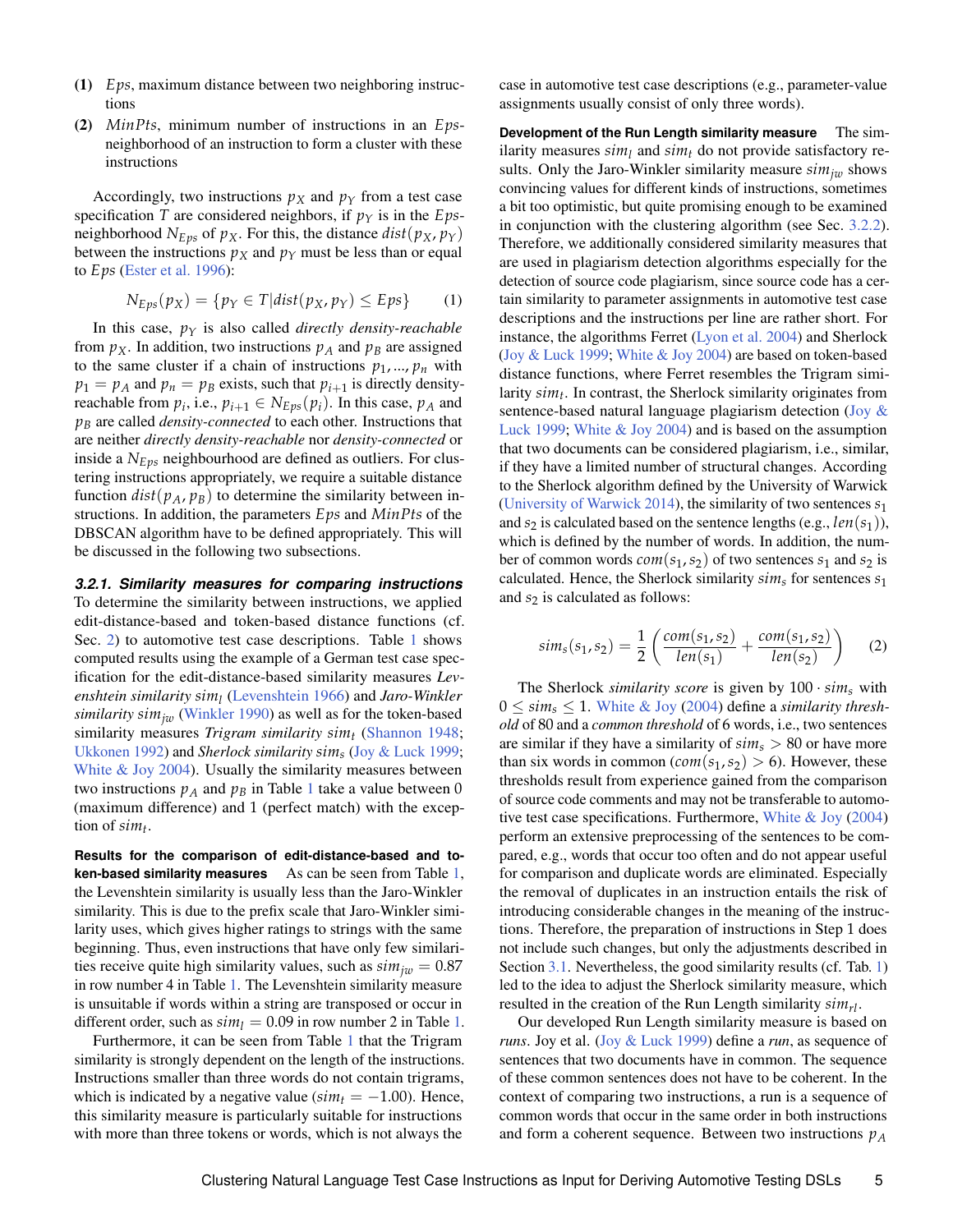<span id="page-5-0"></span>

| #  | Instruction $p_A$                                                                                                                                                                   | Instruction $p_B$                                                                                                                                                                   | sim <sub>l</sub> | $sim_{jw}$ $sim_t$ |          | sim <sub>s</sub> <sup>a</sup> | $sim_{rl}$ |
|----|-------------------------------------------------------------------------------------------------------------------------------------------------------------------------------------|-------------------------------------------------------------------------------------------------------------------------------------------------------------------------------------|------------------|--------------------|----------|-------------------------------|------------|
|    | beifahrertür schließen                                                                                                                                                              | beifahrertür schließen                                                                                                                                                              | 1.00             | 1.00               | $-1.00b$ | 1.00                          | 1.00       |
|    | beifahrertür schließen                                                                                                                                                              | schließen __ ARTICLE__ beifahrertür                                                                                                                                                 | 0.09             | 0.54               | 0.00     | 0.83                          | 0.33       |
| 3  | schließen ARTICLE drehfalle heckdeckel                                                                                                                                              | schließen ARTICLE heckdeckeldrehfalle                                                                                                                                               | 0.60             | 0.95               | 0.00     | 0.58                          | 0.50       |
| 4  | abwarten von busruhe                                                                                                                                                                | abwarten von powerdown                                                                                                                                                              | 0.64             | 0.87               | 0.00     | 0.67                          | 0.67       |
| 5  | aktivierung kindersicherung fondtür rechts                                                                                                                                          | aktivierung kindersicherung fondtür links                                                                                                                                           | 0.88             | 0.96               | 0.33     | 0.75                          | 0.75       |
| 6  | taste entriegeln auf _ARTICLE_zv-innentaster<br>hinten links betätigen                                                                                                              | taste entriegeln auf _ARTICLE_ zv-innentaster<br>vorne links betätigen                                                                                                              | 0.93             | 0.95               | 0.33     | 0.88                          | 0.88       |
| 7  | schlüsseltaste entriegeln betätigen                                                                                                                                                 | zv-innentaster fahrertür entriegeln betätigen                                                                                                                                       | 0.58             | 0.68               | 0.00     | 0.58                          | 0.50       |
| 8  | abwarten von powerdown __ARTICLE__ ezs                                                                                                                                              | öffnen _ARTICLE_tankdeckels                                                                                                                                                         | 0.26             | 0.64               | 0.00     | 0.27                          | 0.20       |
| 9  | taste entriegeln auf __ARTICLE__ zv-innentaster vorne<br>links betätigen für<br>zvi_tastenbetätigung_halten                                                                         | mehrfach taste entriegeln auf __ARTICLE_<br>zv-innentaster vorne links betätigen                                                                                                    | 0.60             | 0.73               | 0.67     | 0.84                          | 0.80       |
| 10 | taste entriegeln auf _ARTICLE_ elektronischen<br>fahrzeugschlüssel für schlüsselbetätigung_kurz<br>innerhalb von __NUMBER__ sec nach<br>erreichen __ARTICLE_spielschutzes betätigen | taste verriegeln auf _ARTICLE_ elektronischen<br>fahrzeugschlüssel für schlüsselbetätigung_kurz<br>betätigen innerhalb von _NUMBER_ sec nach<br>erreichen __ARTICLE__ spielschutzes | 0.98             | 0.90               | 0.59     | 0.94                          | 0.94       |
| 11 | zeitgleich taste verriegeln auf _ARTICLE_<br>zv-innentaster vorne links und taste verriegeln<br>auf __ARTICLE__ zv-innentaster hinten rechts betätigen                              | taste entriegeln auf _ARTICLE_<br>zv-innentaster hinten links betätigen                                                                                                             | 0.45             | 0.66               | 0.06     | 0.73                          | 0.35       |

a The Sherlock algorithm calculates a similarity score between 0 and 100. For better readability the calculated score was divided by 100 to get a value between 0 and 1 that is comparable to the other similarity values.

b Total length of both instructions is less than 3, therefore no trigram can be formed. To indicate this, the resulting similarity is negative, i.e., -1.00.

*Note: We evaluated the different similarity measures on industrial test cases from Mercedes-Benz which are predominantly written in German. Hence, we chose to report the original measures on the original German instructions.*

**Table 1** Results of various tested similarity measures

and  $p<sub>B</sub>$  there can be several runs, so that the sum of the length of all runs is defined by the total run length  $trl(p_A, p_B)$ . Figure [2](#page-6-1) shows an example for calculating the total run length between two instructions  $p_1$  and  $p_2$ .

To normalize this similarity measure to values between 0 and 1, we divided the total run length by the maximum length of both instructions, which is the number of words in the longest instruction, i.e.,  $len(p_A)$  or  $len(p_B)$ . Hence, the Run Length similarity  $sim_{rl}$  is calculated as follows:

$$
sim_{rl}(p_A, p_B) = \frac{trl(p_A, p_B)}{max(len(p_A), len(p_B))}
$$
(3)

The Run Length similarity measure represents a downward estimate compared to the original Sherlock similarity measure, i.e.,  $\sin s \geq \sin t$ <sup>r</sup>l. Hence, the Run Length similarity is more stringent. This is shown by the following mathematical derivation based on *sim<sup>s</sup>* (cf. Equation [2\)](#page-4-0):

1. It applies  $len(p_A)$ ,  $len(p_B) \leq max(len(p_A), len(p_B))$ :

$$
\frac{1}{2}\left(\frac{com(p_A, p_B)}{len(p_A)} + \frac{com(p_A, p_B)}{len(p_B)}\right) \geq \frac{1}{2}\left(\frac{com(p_A, p_B) + com(p_A, p_B)}{max(len(p_A), len(p_B))}\right)
$$

2. It applies  $com(p_A, p_B) \geq trl(p_A, p_B)$ :

$$
\frac{1}{2}\left(\frac{com(p_A, p_B)}{len(p_A)} + \frac{com(p_A, p_B)}{len(p_B)}\right) \geq \frac{1}{2}\left(\frac{2 \cdot trl(p_A, p_B)}{max(len(p_A), len(p_B))}\right)
$$

3. Summarize equation:

$$
\frac{1}{2}\left(\frac{com(p_A, p_B)}{len(p_A)} + \frac{com(p_A, p_B)}{len(p_B)}\right) \geq \frac{trl(p_A, p_B)}{max(len(p_A), len(p_B))}
$$

4. Hence it applies:  $\sin s \ge \sin t$ 

Step two of the estimation downwards is based on the fact that for the calculation of the total run length  $trl(p_A, p_B)$  the order of the tokens is taken into account, while  $com(p_A, p_B)$ only checks if words from instruction  $p_A$  are also contained in instruction  $p_B$ , regardless of their position. Instructions that contain the same token more than once are a special case. In this case  $com(p_A, p_B) \leq trl(p_A, p_B)$  would apply. However, based on the examined automotive test case specifications in the context of this work, test case descriptions rarely contain the same tokens more than once, since they are usually written in note form or in short sentences.

As can be seen from Table [1,](#page-5-0) *simrl* returns in most cases somewhat lower similarity values than *simjw*, but this is desirable, especially for  $\sin n_{rl} = 0.20$  in row number 8.

**Selected distance functions** In conclusion, for clustering using the DBSCAN algorithm, we considered the Jaro-Winkler and the Run Length similarity to be promising. The DBSCAN algorithm requires a distance measure  $dist(p_A, p_B)$ , which provides values between 0 and 1, where 0 represents a perfect match and 1 the maximum difference. Therefore, the *Jaro-Winkler distance distjw*(*pA*, *pB*) and the *Run Length distance*  $dist_{rl}(p_A, p_B)$  are defined based on the presented similarity measures as follows:

$$
dist_{jw}(p_A, p_B) = 1 - sim_{jw}(p_A, p_B)
$$
 (4)

$$
dist_{rl}(p_A, p_B) = 1 - sim_{rl}(p_A, p_B)
$$
 (5)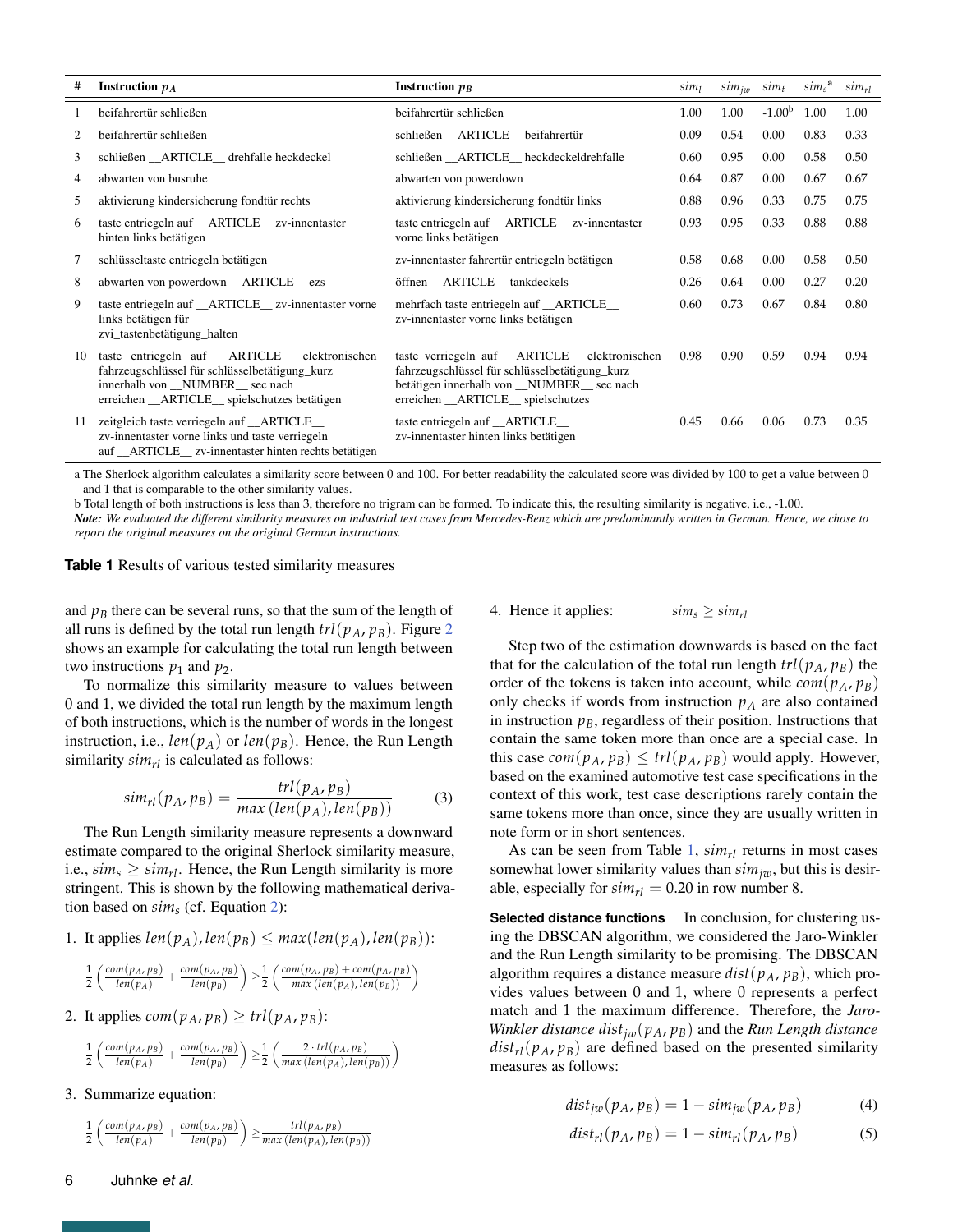<span id="page-6-1"></span>



Based on this, we considered the determination of suitable values for the parameters *Eps* and *MinPts* of the DBSCAN algorithm in the following.

<span id="page-6-0"></span>*3.2.2. Determining suitable parameters for DBSCAN algorithm* As mentioned at the beginning of Section [3.2,](#page-3-3) the DBSCAN algorithm requires the two parameters *MinPts* and *Eps*, whose determination is explained below.

**Parameter** *MinPts* [Ester et al.](#page-12-3) [\(1996\)](#page-12-3) suggest the default value 4 for the parameter *MinPts*. However, this recommendation refers to two-dimensional data. In the case of the instructions to be clustered, however, these are only one-dimensional data. According to the recommendation of [Sander et al.](#page-13-27) [\(1998\)](#page-13-27), the value for *MinPts* should be as small as possible and a suitable value should be calculated as  $MinPts = 2 \cdot dim - 1$ , where *dim* represents the dimensionality of the data. However, it should apply *MinPts* > 1, otherwise the *"single-link effect"* may occur [\(Sander et al.](#page-13-27) [1998\)](#page-13-27). It may happen that objects are clustered in one large cluster, although it makes more sense to split them into two clusters. This is exactly the case if there is a chain of objects between these two clusters, where the distance of each object to the neighboring object is smaller than *Eps*. Based on the suggestions of [Sander et al.](#page-13-27) [\(1998\)](#page-13-27), the parameter *MinPts* for clustering instructions  $(dim = 1)$ , would be one, which is not recommended. Therefore, we chose  $MinPts = 2$ as a suitable value. In principle, this also allows smaller clusters.

**Parameter** *Eps* To determine a suitable value for the parameter *Eps*, we used the heuristic described by [Ester et al.](#page-12-3) [\(1996\)](#page-12-3) that is based on the determination of the *k*-th nearest neighbor of an instructions. Therefore, the *k-dist* value, i.e., the distance to the *k*-th nearest neighbor of an instruction  $p<sub>X</sub>$ , is calculated for all instructions. The resulting *k-dist* values of all instructions are then sorted and plotted in descending order. The resulting graph is called a *sorted k-dist graph* and gives information about the density distribution [\(Ester et al.](#page-12-3) [1996\)](#page-12-3). Figures [3](#page-6-2) and [4](#page-6-3) show the *sorted k-dist graphs* for  $k \in [1..6]$  based on the Jaro-Winkler distance and the Run Length distance using the example of an automotive test case specification that is considered by experts to be of high quality.

The goal is to choose the smallest possible *k-dist* value of an instruction  $p_X$  based on which the parameter  $Eps$  is set to *k-dist(* $p_X$ *)*. All instructions with a smaller or equal *k-dist* value are grouped in one cluster, therefore a smaller value should be chosen. This value is called the *threshold point* and can be identified by a *"plateau"*[1](#page-0-0) in the *sorted k-dist graph*.

Basically, it can be seen from Figure [4](#page-6-3) that the Run Length

<span id="page-6-2"></span>

**Figure 3** Sorted k-dist plots regarding Jaro-Winkler distances.

<span id="page-6-3"></span>

**Figure 4** Sorted k-dist plots regarding Run Length distances.

distance seems to be more suitable for determining a *k-dist* value, since the graph shows more distinctive *"plateaus"*. In addition, the *"plateaus"* are much wider, i.e., there are more frequent instructions with identical *k-dist* values to their neighboring instructions. For example, the *k-dist* value 0.500 is applicable for 109 instructions or the value 0.333 is applicable for 63 instructions (cf. Figure  $6$ ):

In contrast, the *sorted k-dist graph* of the Jaro-Winkler distance (cf. Figure [3\)](#page-6-2) shows a very flat curve and only a few distinctive *"plateaus"*. Some examples of potentially suitable *k-dist* values are shown in Figure [5](#page-7-1) but they are not as clearly identifiable as in the *sorted k-dist graphs* regarding the Run Length distance. The flat curves of the *sorted k-dist graphs* shown in Figure [3](#page-6-2) also confirm that many of the instructions are rated as relatively similar by the Jaro-Winkler distance measure, which is reflected in a lower dispersion of the *k-dist* values, which are mostly between 0.003 and 0.406. The same observation has already been made in Table [1.](#page-5-0) Based on the heuristic of [Ester et al.](#page-12-3) [\(1996\)](#page-12-3) a suitable value for the parameter *Eps* was determined using the sorted *k-dist* plots of different automotive test case specifications. After analysis of different cluster results for different *k-dist* values and both distance measures, we found the Run Length distance to be appropriate. We observed that when

 $<sup>1</sup>$  In the original paper, [Ester et al.](#page-12-3) [\(1996\)](#page-12-3) refer to such noticeable points in the</sup> sorted *k-dist* graph as *"valley"*. However, since the graph is sorted in descending order, there can be no *"valley"*. Hence, we prefer the term *"plateau"*.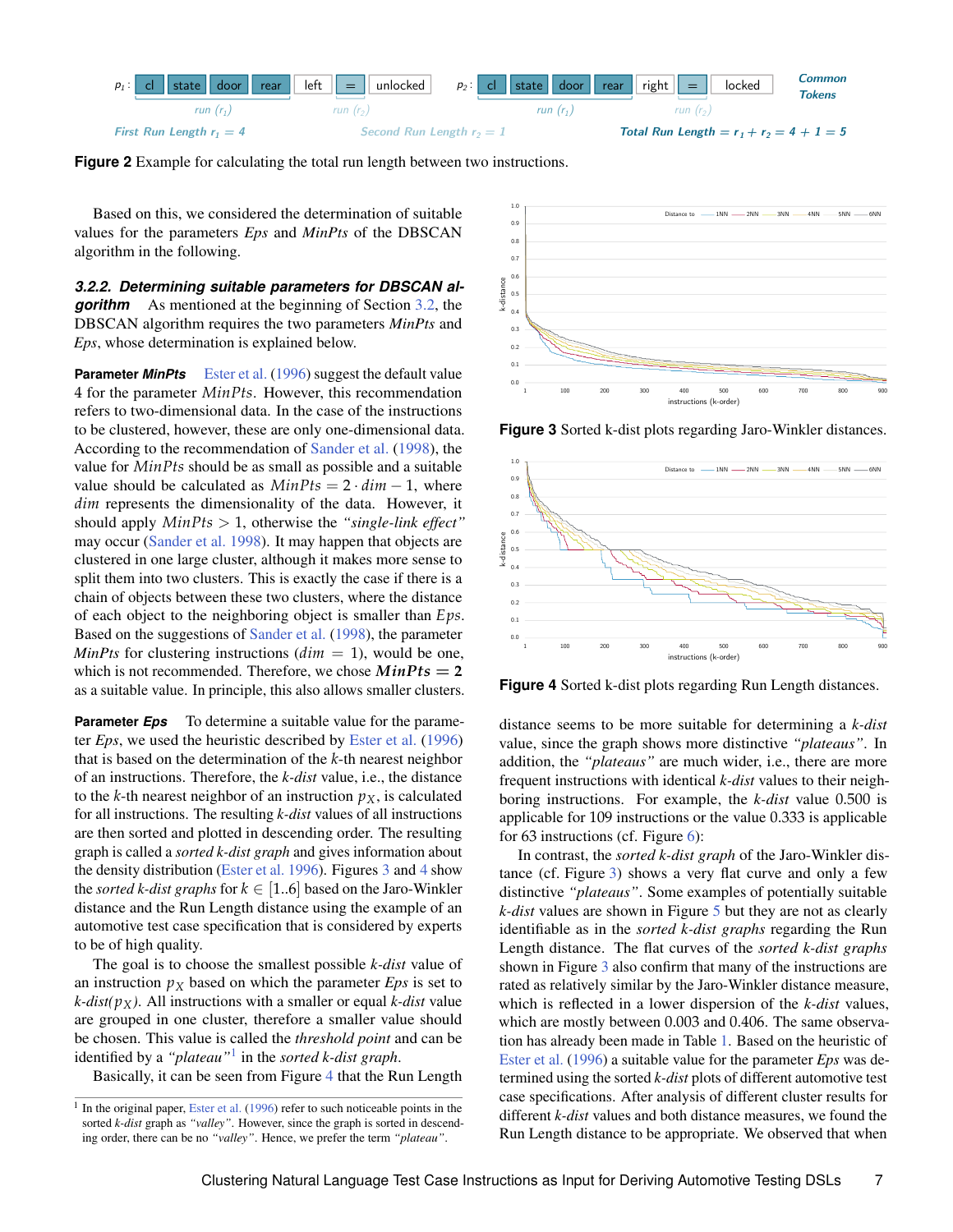<span id="page-7-1"></span>

**Figure 5** Zoomed extract from the sorted k-dist graphs regarding Jaro-Winkler distances.

<span id="page-7-0"></span>

**Figure 6** Zoomed extract from the sorted k-dist graphs regarding Run Length distances.

clustering is based on the Jaro-Winkler distance, similar instructions are usually distributed over several clusters, resulting in a larger number of clusters. In addition, a larger proportion of instructions remain that could not be assigned to a cluster. In contrast, using the Run Length distance for clustering leads to cluster results that are very similar to the results of manual clustering as described in [Juhnke & Tichy](#page-12-1) [\(2019\)](#page-12-1). In the end, we chose  $Eps = 0.333$  as a suitable value for the clustering of instructions, which is also evident from the results of the clusterings performed in the evaluation (cf. Section [4\)](#page-9-0). It should be noted that for this *k-dist* value a wider *"plateau"* could also be identified in different sorted *k-dist* plots and for different test case specifications. Therefore,  $Eps = 0.333$  is a suitable starting value for clustering other automotive test case specifications. However, if test case specifications deviate from the conventional way of describing test cases or if the cluster results are not satisfactory, it is advisable to repeat the determination of *Eps* based on the heuristic described by [Ester et al.](#page-12-3) [\(1996\)](#page-12-3).

**3.2.3. Handling unclustered instructions** Due to the presented approach, a large number of instructions can be clustered depending on the test case descriptions contained in a test case specification. The remaining non-clustered instructions are mainly short instructions, such as shown in Table [2.](#page-7-2)

<span id="page-7-2"></span>

| <b>Action Instructions</b>   | <b>Expected Result Instructions</b>   |  |  |
|------------------------------|---------------------------------------|--|--|
| closing the fuel filler flap | light_switch_position = $auto$        |  |  |
| closing the wiper water flap | $light\_switch\_position = manual$    |  |  |
| closing the tank cap         | light_switch_position = parking light |  |  |
| execute bs adl off           | closing passive $=$ active            |  |  |
| execute bs adl on            | closing passive $=$ not active        |  |  |

**Table 2** Examples of non-clustered instructions

<span id="page-7-3"></span>Example Instructions: *"Open the door rear left"*

| <i>n</i> -Gram Name | $\boldsymbol{n}$ | $n$ -Grams                                         |
|---------------------|------------------|----------------------------------------------------|
| Unigram             |                  | "Open", "the", "door", "rear", "left"              |
| Bigram              |                  | "Open the", "the door", "door rear", "rear left"   |
| Trigram             | З                | "Open the door", "the door rear", "door rear left" |
| Tetragram           | 4                | "Open the door rear", "the door rear left"         |
| Pentagram           | 5                | "Open the door rear left"                          |

#### **Table 3** Examples for *n*-grams

This is quite plausible, since the Run Length distance used is a token-based similarity measure, which is known to be less suitable for single words or shorter strings. In particular, this affects descriptions from expected results, which often involve parameters and value assignments (cf. Table [2\)](#page-7-2).

For this reason, a subsequent clustering of remaining instructions is necessary. This clustering is performed using a developed greedy algorithm that is based on *n*-grams [\(Shannon](#page-13-4) [1948\)](#page-13-4). The term *n*-grams is used when a instruction *p* is split into sub-instructions  $p_{sub}$  of length  $len(p_{sub}) = n$ . Examples for the decomposition of an instruction into *n*-grams of different lengths and their names are shown in Table [3.](#page-7-3)

Our developed algorithm initially groups all remaining instructions that have common trigrams. This is then repeated for still non-clustered instructions with digrams and monograms. Thus, even short instructions can be clustered that were not previously clustered by the DBSCAN algorithm due to a low similarity. The heuristic offers particular advantages if the remaining instructions are signal or value assignments and therefore contain the same technical terms, signal names or parameters. Thus, they are typically assigned to the same cluster.

In summary, the results of the comparison of similarity measures (cf. Tab. [1\)](#page-5-0) and the insights gained from their application together with the DBSCAN algorithm (cf. Sec. [3.2.2\)](#page-6-0) allow us to answer RQ1 as follows:

The similarity between instructions can be determined automatically by using a suitable similarity measure, which optimally interacts with the clustering algorithm used. This also corresponds to the statement of [Veni](#page-13-19) [\(2009\)](#page-13-19) that different distance measures have effects on clustering algorithms. In the case of instructions from automotive test case descriptions, we have shown that a mixture of the Run Length distance developed by us and the DBSCAN algorithm with the parameters  $MinPts = 2$  and  $Eps = 0.333$  is suitable. In addition, the presented automation approach seems to be appropriate for automotive test case specifications, since the clustering results are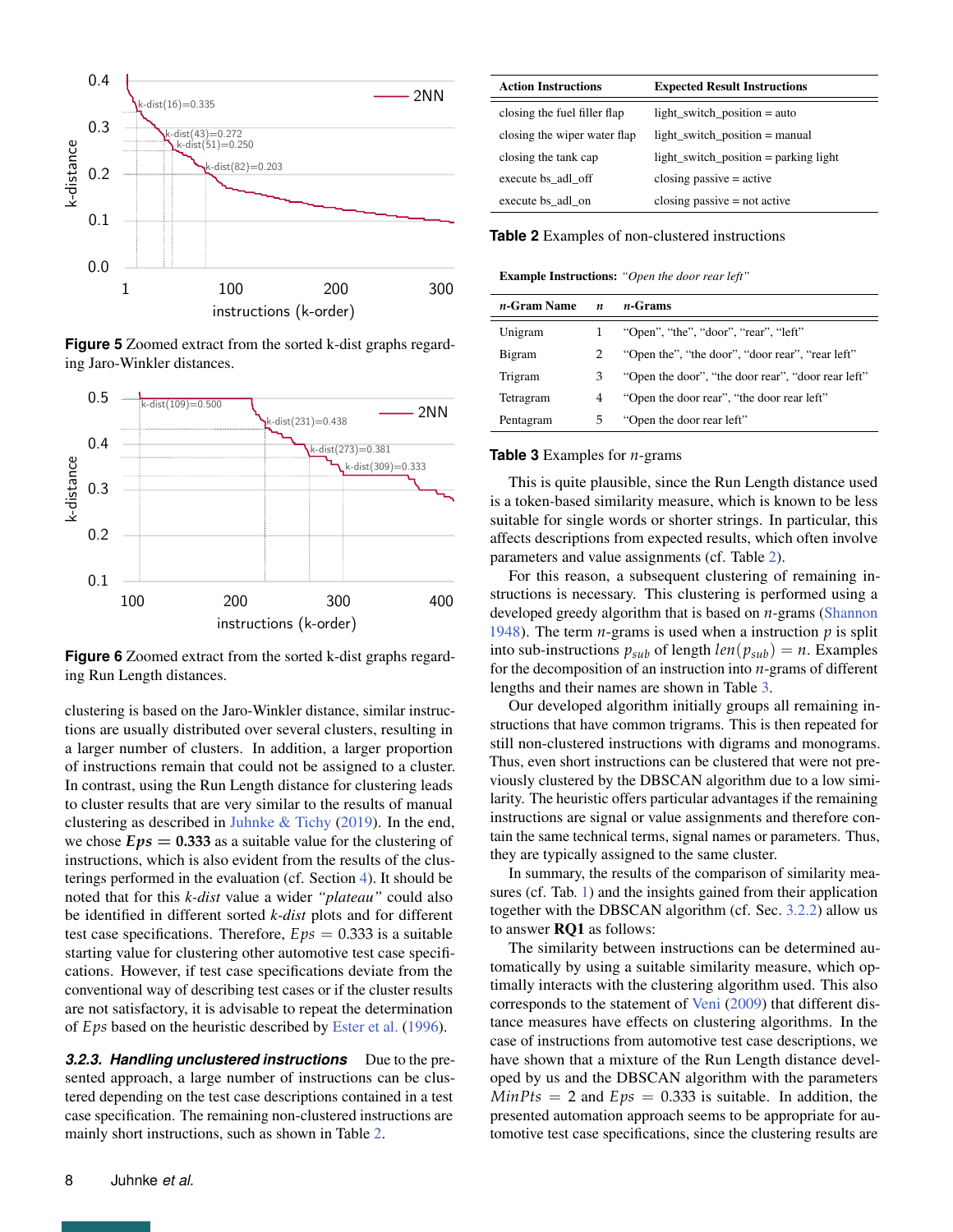similar to the results of the manual grouping. This is substantiated by the evaluation results presented in Section [4,](#page-9-0) which also allows us to answer RQ2.

#### <span id="page-8-0"></span>**3.3. Using the clustered instructions**

After Step 1, the clustered instructions are used in Step 2 to automatically derive suggestions for conceptual templates (cf. Figure [1\)](#page-3-1). These suggestions serve as a preliminary stage for the definition of a final Testing DSL for specifying test cases. Ideally, the resulting conceptual templates can be used directly for the definition of a grammar for the respective testing DSL. However, if an initial test case specification of low quality was provided with incorrect formulations or massive spelling errors (which go beyond a correction of upper and lower case as described in our minimalistic pre-processing), these deficiencies will also be reflected in the generated conceptual templates. To demonstrate how the clustered instructions can be further used to derive conceptual templates, we make use of an established approach from bioinformatics that is typically used for the analysis of structures in RNA and DNA sequences – Multiple Sequence Alignment (MSA). Multiple sequences are compared methodically and with respect to the order of the contained elements. The results are multiple alignments between the sequences, which describe sequences of editing operations that describe a transformation from one sequence to another. We used a global alignment, in which all elements of a sequence are taken into account and not only subsequences, as would be the case with a local alignment [\(Chao & Zhang](#page-12-12) [2009\)](#page-12-12). We combine the MSA approach together with a developed heuristic to automatically derive conceptual templates for instructions that are clustered in a group. The algorithm we developed for this purpose is described below.

First, the instructions clustered in a group are converted into a string that encodes an instruction as a protein sequence. For this purpose, all words of the instructions contained in a cluster are first recorded and assigned to a unique protein coding. For example, this results in the protein sequence "I Q R K M H P N E" from the instruction *"press unlock button several times on zvinside\_button front left"*. MSA is then performed based on these protein sequences. For this, similarities between the sequences are first calculated pairwise using the Needleman-Wunsch algorithm [\(Needleman & Wunsch](#page-13-28) [1970\)](#page-13-28). This results in a matrix which contains the calculated distances between the sequences. These are used to create a *guide tree* [\(Chao & Zhang](#page-12-12) [2009\)](#page-12-12), also known as a phylogenetic tree. This is used to perform a progressive alignment [\(Feng & Doolittle](#page-12-13) [1987\)](#page-12-13), the result of which is the MSA. This method for performing MSA is implemented in the program Clustal [\(Higgins & Sharp](#page-12-14) [1988\)](#page-12-14) or ClustalW [\(Thompson et al.](#page-13-29) [1994\)](#page-13-29), which is also part of the open source project BioJava [\(BioJava](#page-12-15) [2020\)](#page-12-15), which we used. Table [4](#page-8-1) shows an example of MSA of four instructions.

After that, the obtained MSA serves as a basis for the derivation of a conceptual template. For this purpose, our developed heuristic compares the contained elements column by column. If the elements of different sequences of the respective column are identical, the element is included in the template. If there are several different elements per column, such as the elements

<span id="page-8-1"></span>

| <b>Multiple Sequence Alignment</b> Decoded Instructions |                                                                                            |  |  |  |
|---------------------------------------------------------|--------------------------------------------------------------------------------------------|--|--|--|
| $IORKMHPNE---$                                          | press unlock button several times on zv-<br>inside button front left                       |  |  |  |
| $IFRKMHPNE---$                                          | press lock button several times on zv-<br>inside button front left                         |  |  |  |
| <b>IORKMHPNEDCGAL</b>                                   | press unlock button several times on zv-<br>inside button front left in intervals of 1 sec |  |  |  |
| <b>IFRKMHPNEDCGAL</b>                                   | press lock button several times on zv-<br>inside button front left in intervals of 1 sec   |  |  |  |

**Table 4** Example of a MSA based on instructions encoded in protein sequences

*Q* and *F* in Table [4,](#page-8-1) options are created in the template (e.g., *Q* | *F*). If there are gaps in one or more of the sequences indicated by "–", this element is included in the template as optional and marked with a "?". Therefore, the template shown in Figure [7](#page-8-2) results from the example of the MSA shown in Table [4.](#page-8-1) This protein sequence (see Figure [7\)](#page-8-2) is then decoded again, resulting in the conceptual template shown in Figure [8.](#page-8-3)

## $I(Q|F)$  R K M H P N E ( $D C G A L$ )?

<span id="page-8-2"></span>**Figure 7** Example of a template suggestion represented as protein coding.

## <span id="page-8-3"></span>press ( lock | unlock ) button several times on zv-inside\_button front left ( in intervals of 1 sec ) ?

**Figure 8** Example of a conceptual template decoded from the protein coding in Figure [7.](#page-8-2)

Further examples of clustered instructions and the conceptual templates derived for them based on the described MSA-based approach are shown in Figure [1.](#page-3-1) The definition of the grammar of a Testing DSL (e.g. using the Xtext grammar) finally looks similar to these templates.

However, the described MSA-based approach is a heuristic, which means that it is not always possible to obtain a contextfree grammar from the conceptual templates for creating an Automotive Testing DSL. Thus, not all automatically generated conceptual templates are suitable. For example, Table [5](#page-9-1) shows three clustered instructions and the automatically determined conceptual template. Based on this, the following two instructions could also be derived using the conceptual template: *"request for interior locking from system active protection"* or *"request for interior locking from system special comfort"*. But the systems active protection or special comfort might not exist at all. In this case the conceptual template *"request for interior locking from system (parkpilot|special protection|active comfort)"* would be correct.

Nevertheless, the automatically generated conceptual templates provide insights into the structure and vocabulary used and also show which parts are variable parts (indicated by |) or optional parts (indicated by ?). This supports a language engineer in the development of a system-specific Testing DSL.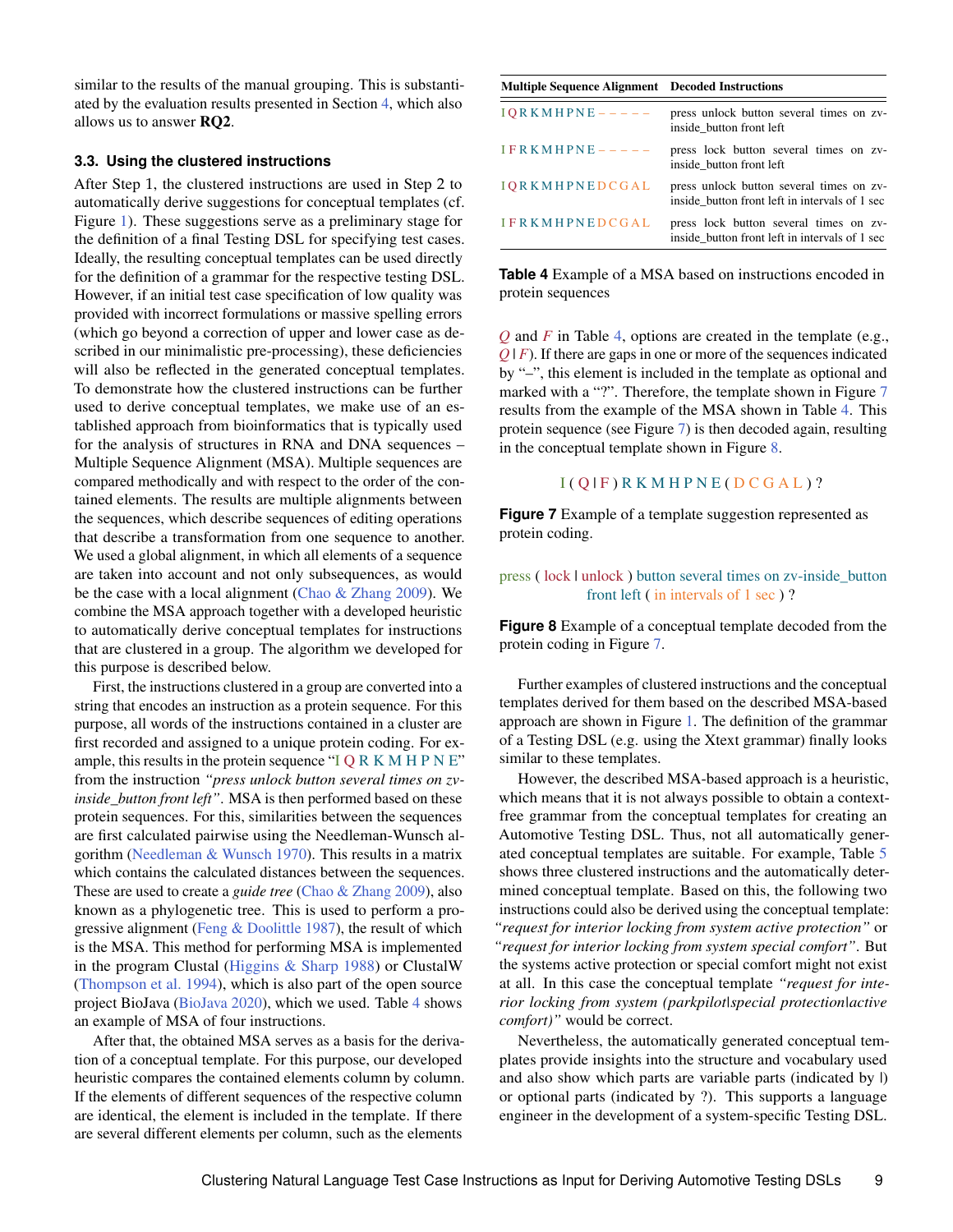<span id="page-9-1"></span>

| Template: request for interior locking from system (parkpilot special<br>$ $ active $ $ ( protection $ $ comfort $ $ ? |                                                             |  |  |  |  |
|------------------------------------------------------------------------------------------------------------------------|-------------------------------------------------------------|--|--|--|--|
| Cluster:                                                                                                               | request for interior locking from system parkpilot          |  |  |  |  |
|                                                                                                                        | request for interior locking from system special protection |  |  |  |  |
|                                                                                                                        | request for interior locking from system active comfort     |  |  |  |  |

**Table 5** Example of an insufficient conceptual template

# <span id="page-9-0"></span>**4. Evaluation**

In this section, the automated approach for grouping instructions is evaluated by comparing the results of manual grouping (*G*) with those of automated clustering (*C*). Therefore, we examine to what extent manually grouped instructions are also clustered by the DBSCAN algorithm. Furthermore, we investigated in how many clusters the instructions are distributed by the automated approach compared to the manual approach.

#### **4.1. Study Design & Data Collection**

Instructions are the basis for manual grouping and automated clustering. To obtain instructions, action and expected result descriptions must first be extracted from test case specifications, split, rectified, and, if necessary, transformed (cf. [Juhnke &](#page-12-1) [Tichy](#page-12-1) [2019\)](#page-12-1). In this evaluation, the same instructions from action and expected result descriptions are used as input for manual grouping and automated clustering. Then, we determine for each instruction from the manual grouping to which automatically created cluster it is assigned. This is shown graphically using *sankey diagrams*. These diagrams visualize which groups respectively clusters exist and which instructions from a group are contained in a certain cluster. In addition, we use *Cohen's Kappa κ* [\(Cohen](#page-12-4) [1960\)](#page-12-4) as measure for the agreement between the result of manual grouping and automated clustering. For the interpretation of *Cohen's Kappa*, and thus for the description of the relative strength of agreement, we use the nomenclature of [Landis & Koch](#page-13-30)  $(1977)$ , where, for example,  $0.81 \leq \kappa \leq 1.00$  stands for an almost perfect,  $0.61 \leq \kappa \leq 0.80$  for a substantial,  $0.41 \leq \kappa \leq 0.60$  for a moderate,  $0.21 \le \kappa \le 0.40$  for a fair,  $0.00 \le \kappa \le 0.20$  for a slight, and  $\kappa$  < 0.00 for a poor agreement.

For the evaluation, we selected three real automotive test case specifications that have already been reviewed by domain experts who assessed them as being of high quality and contained established formulations. For these test case specifications, instructions have already been manually extracted and a manual grouping has been performed. These groups serve as a reference for comparison with the results of our developed clustering approach. The selected test case specifications are of different sizes, i.e., test case specification E1 is a small, E2 is a medium and E3 is a large one (see Tab. [6\)](#page-9-2).

#### **4.2. Results**

Figures [9](#page-9-3) to [14](#page-12-16) illustrate the results of the comparison using *sankey diagrams*, which are discussed below. For each test case specification (TestSpec E1 – E3) there is a *sankey diagram* for the instructions from the action (*A*) and one for those from the expected result (*ER*) descriptions. On the left-hand side are the groups (*G*), whih represent the result of the manual

<span id="page-9-2"></span>

| <b>Test Case Specifications</b> | E1  | E2  | E3   |
|---------------------------------|-----|-----|------|
| # test cases                    | 46  | 203 | 750  |
| # test steps                    | 127 | 353 | 2845 |
| # action instructions           | 39  | 86  | 131  |
| # expected result instructions  | 54  | 77  | 105  |

**Table 6** Overview of the evaluated test case specifications

grouping. On the right-hand side are the groups resulting from the automated clustering (*C*). The number of instructions contained in the groups (*G* and *C*) is indicated in parentheses.

For Test Case Specification E1, Figure [9](#page-9-3) shows for action descriptions that one instruction from group *GA*1 and one from  $G_A$ 5 are not clustered by the automated approach. The instruction "Outdoor temperature  $\lt 5^{\circ}$ C" was manually grouped together with instructions of the form *"Light switch position* =  $AUTO$ " in group  $G_A1$ , since both instructions are considered as a kind of parameter and value assignment. In contrast, the instruction for temperature indication was not clustered automatically, as there are no matching tokens with light switch instructions.

Furthermore, the three instructions from group  $G_A$ 5 have different lengths. The two instructions clustered in cluster *CA*8 contain six and eight words. The third instruction from group *GA*5, which was not clustered by the DBSCAN algorithm, is only three words long, with two words matching the longer instructions. Therefore, these three instructions from group *GA*5 are not clustered in the same cluster. For instructions used in action descriptions of Test Case Specification E1, *Cohen's Kappa* was calculated<sup>[2](#page-0-0)</sup> with  $\kappa = 0.932$ , which represents an almost perfect agreement between groups (*G*) and clusters (*C*).

<span id="page-9-3"></span>

**Figure 9** Comparison of the results of manual grouping (G) and automated clustering (C) for TestSpec E1 (A).

For expected result descriptions, only one instruction from group *GER*1 that is also used to indicate the outside temperature is not clustered (see Figure [10\)](#page-10-0). All other instructions were clustered and were also clustered in similar clusters. The only thing that stands out is that the clusters are more fine-grained

<sup>2</sup> Several clusters resulting from a group and thus representing a more finegrained division of this group were combined, so that the calculation of *Cohen's Kappa* is based on a *nxn* confidence matrix, where *n* corresponds to the number of groups including the group of not grouped instructions. This procedure was used to calculate *Cohen's Kappa* for TestSpecs E1 to E3.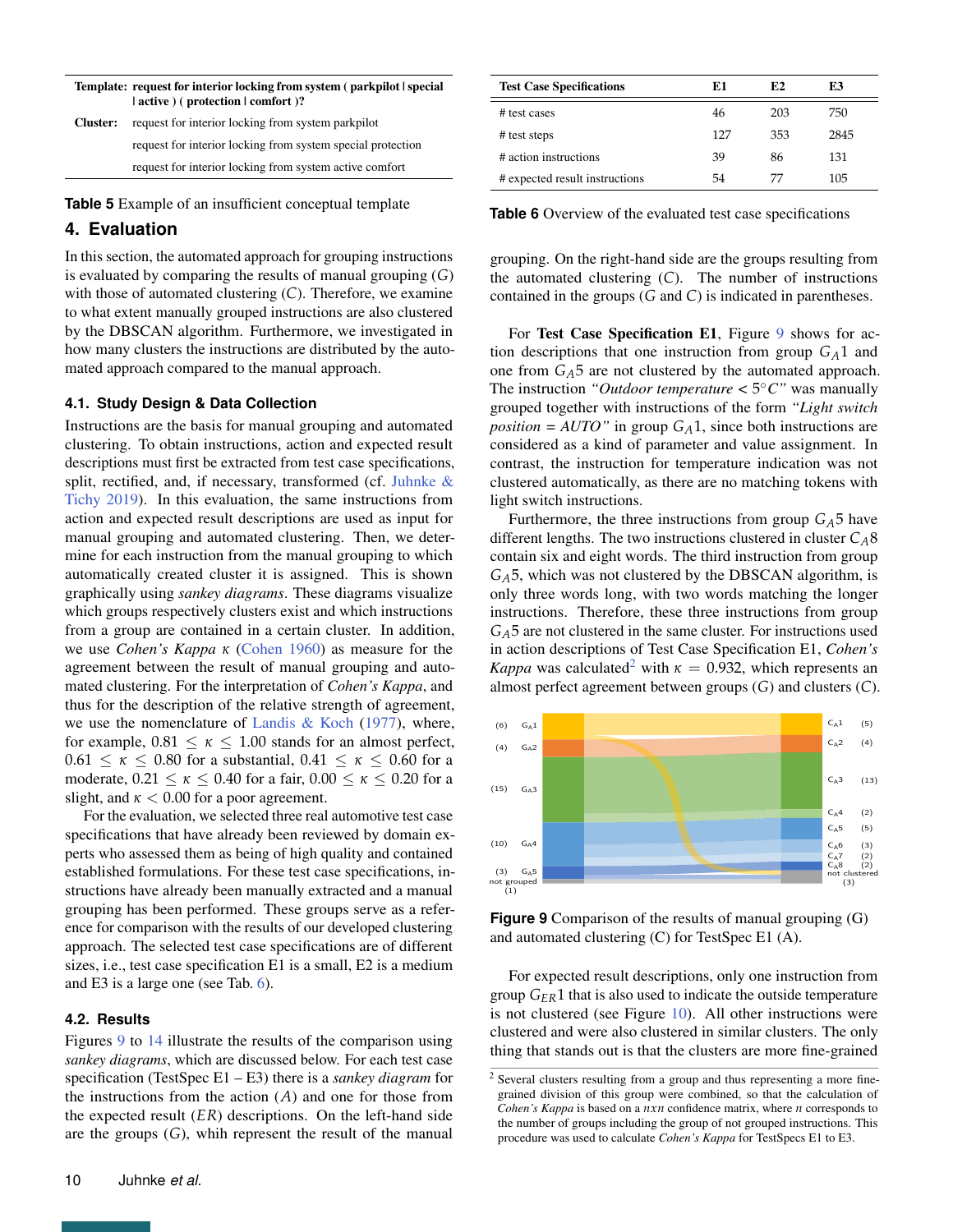<span id="page-10-0"></span>

**Figure 10** Comparison of the results of manual grouping (G) and automated clustering (C) for TestSpec E1 (ER).

and therefore there are more clusters than groups. In this case this may indicate poor manual grouping. For example, group *GER*2 contains instructions describing the state of an object, such as *"parking light is active"* or *"rear blind remains open"*. The clustering into several clusters  $(C_{ER}4 - C_{ER}10)$  is done according to the objects, such as *"high beam"*, *"sunroof"*, *"windscreen wiper"*, *"ambient lights"*, *"trunk lid"*, or *"exterior mirrors"*. For instructions used in expected result descriptions of Test Case Specification E1, *Cohen's Kappa* was calculated with  $\kappa = 0.969$ , which represents an almost perfect agreement between groups (*G*) and clusters (*C*).

Figure [11](#page-10-1) shows in the action descriptions of Test Case Spec**ification E2** three manually created groups  $(G_A 2, G_A 3)$ , and *GA*4) which group parameters, such as *"isw\_stat=ign\_acc"*, *"set isw\_stat=ign\_off"*, *"rdlgt\_fl\_rq\_st3 = 0%"*, or *"[icf\_modelparam\_write][pilc\_ttimeout] = 10s"*. The latter type of parameters form the group  $G_A$ 3. The parameter names were considered in the evaluation in their original form and not replaced by placeholders (cf. Section [3.1\)](#page-3-2). This also explains the more fine-grained partitioning of the parameter instructions from groups  $G_A$ 2 and  $G_A$ 3 into clusters  $C_A$ 3 to  $C_A$ 7. Replacing the parameter names with placeholders would result in fewer clusters. From the group of not grouped instructions one instruction was clustered in cluster  $C_A$ 17 together with instructions from group *GA*13 due to a matching word by the subsequent greedy algorithm (see algorithm description on Page [8\)](#page-7-3). Overall, the cluster result is very similar to the manual grouping result. This is also confirmed by *Cohen's Kappa* with  $\kappa = 0.842$ , which represents an almost perfect match.

In the expected result descriptions in Figure  $12$ , the instructions from groups *GER*1 to *GER*3 are similar to the parameter instructions in action descriptions. This also explains the clustering of four instructions from group *GER*1 and the two instructions from group *GER*2 into cluster *CER*3. Group *GER*6 has an instruction that is twice as long (eight words) as the instructions otherwise contained (three to four words). This instruction is assigned to cluster  $C_{ER}13$  by the subsequent clustering. The other instruction contains only three words, and only one word has a

<span id="page-10-1"></span>

**Figure 11** Comparison of the results of manual grouping (G) and automated clustering (C) for TestSpec E2 (A).

<span id="page-10-2"></span>

**Figure 12** Comparison of the results of manual grouping (G) and automated clustering (C) for TestSpec E2 (ER).

match with other instructions. Therefore this instruction is not clustered. In addition, it is noticeable that the greedy algorithm causes previously not clustered instructions to form new clusters (*CER*13 and *CER*14). Overall, the calculated *Cohen's Kappa* with  $\kappa = 0.908$  shows an almost perfect agreement between groups (*G*) and clusters (*C*).

The third considered Test Case Specification E3 shows a few more differences between manual grouping and automated clustering in the action descriptions (cf. Figure [13\)](#page-11-1). Two instructions from group *GA*8 with a length of seven words were clustered in cluster  $C_A$ 9, since these seven words are completely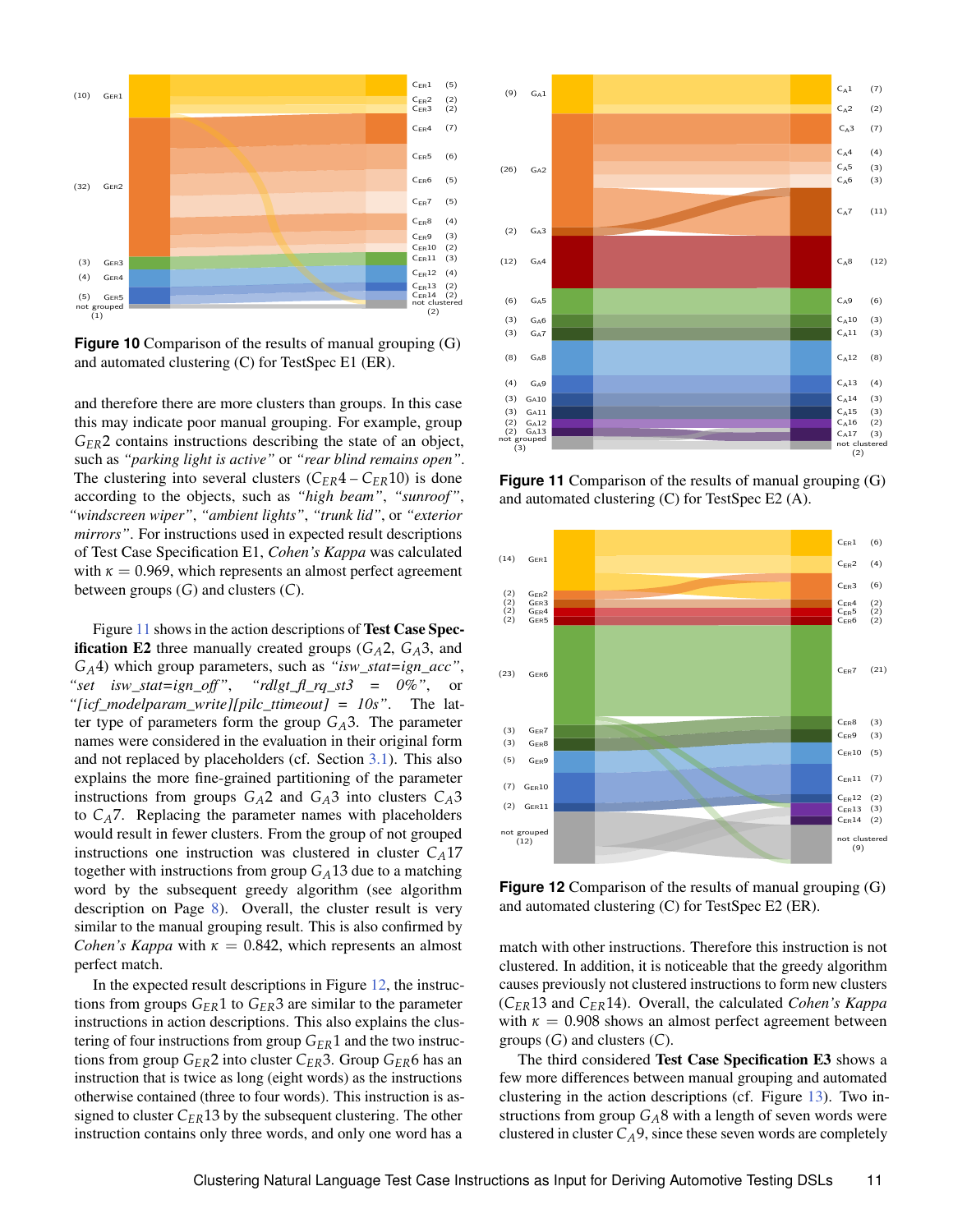contained in an instruction from *GA*9. The instructions from  $G_A$ 8 to  $G_A$ 10 are very similar, since they describe the operation of a handheld transmitter. They differ only in the beginning, which describes a temporal context, such as *"exactly 20 seconds after the signal is sent ..."* or *"within 60 seconds of pressing the key ..."*. Hence, they are clustered together into cluster  $C_A$ 9. Group *GA*12 contains instructions like *"send standby request"* or *"send wake-up request"*. These two instructions are assigned the previously non-grouped instruction *"send 3 times different security byte"*, which results in cluster  $C_A$ 13. This can be explained by the subsequent greedy algorithm due to the matching of the word *"send"*. Since there is a match of two words between the third instruction from group *GA*12 and an instruction from group  $G_A$ 13, they form the new cluster  $C_A$ 14.

The combination of the instructions from groups *GA*15, *GA*16 and *GA*17 (cf. Figure [13\)](#page-11-1) can be explained by the fact that the instructions of the form *"press button 1 for 1 second"* from group  $G_A$ 15 are completely contained in the instructions from groups *GA*16 and *GA*17, e.g., *"during engine start press button 1 for 1 second"*. This is an example that manual grouping can also be carried out very fine-granularly. The instruction *"press programming key on garage door operator"* from group  $G_A$ 15 is not clustered by the automated approach because it does not match the instructions of the form *"press button 2 for 1 second"*. The subsequent greedy algorithm also causes a clustering of previously not clustered instructions, which is mainly due to the combination of instructions that have only one word in common. Altogether, Test Case Specification E3 has 131 instructions for action descriptions, which makes it a larger test case specification. The *sankey diagram* (cf. Figure [13\)](#page-11-1) shows some more differences between manual grouping and automated clustering. Nevertheless, the calculated *Cohen's Kappa* with  $\kappa = 0.848$  indicates an almost perfect agreement.

The clustering results for expected result descriptions are quite similar to the results of manual grouping, as shown in Figure [14.](#page-12-16) The group *GER*7 contains instructions of the form *"gdo sends on the lin gdo\_stuckedbutton\_flt\_st3 = 1 = fault"*. The group *GER*18 contains instructions describing a waiting time and a subsequent reaction. The instruction *"after 180 seconds gdo sends on the lin gdo\_stuckedbutton\_flt\_st3 = 1 = fault"* from *GER*18 is clustered together with instructions from group *GER*7 into cluster *CER*12, since 10 of 13 tokens match. This also applies to instructions from groups *GER*8 and *GER*9, which are similar to instructions from group *GER*7. Also for the expected result descriptions, the calculated *Cohen's Kappa* with  $\kappa = 0.946$  shows that there is an almost perfect agreement between groups (*G*) and clusters (*C*).

Altogether, it is noticeable in all three test case specifications that the instructions are clustered by the automated approach in a partly finer granular way. This is due to the fact that the similarity comparison between instructions in the automated approach is based exclusively on a syntactic comparison. In contrast, semantic similarities were partially taken into account for the manually performed groupings. A variation of the parameter *Eps* of the DBSCAN algorithm, such as *Eps* < 0.333, leads to larger clusters, but also to a mixture of instructions from different groups, which are then combined in a cluster. As a

<span id="page-11-1"></span>

**Figure 13** Comparison of the results of manual grouping (G) and automated clustering (C) for TestSpec E3 (A).

result, instructions that have less in common are also combined. For this reason, a fine-granular result is preferred. In summary, this allows us to answer RQ2 as follows:

The evaluation shows that automated clustering provides useful results and is comparable to manual grouping. This is particularly clear from the *sankey diagrams* in Figures [9](#page-9-3) to [14.](#page-12-16) In addition, the calculated values for *Cohen's Kappa* are always  $\kappa > 0.81$  and thus, according to [Landis & Koch](#page-13-30) [\(1977\)](#page-13-30), show an almost perfect agreement between groups (*G*) and clusters (*C*) for all considered test case specifications.

# <span id="page-11-0"></span>**5. Conclusion and future work**

In this paper we presented an automated clustering approach to support the domain analysis of automotive test case specifications. Therefore, we used the DBSCAN algorithm and developed a similarity measure called Run Length similarity. Furthermore, we showed how to appropriately parameterize the DBSCAN algorithm for the application to automotive test case specifications ( $MinPts = 2$ ,  $Eps = 0.333$ ). In addition, we evaluated our automated clustering approach by showing for three real test case specifications that there is an almost perfect alignment between the result of the automated clustering and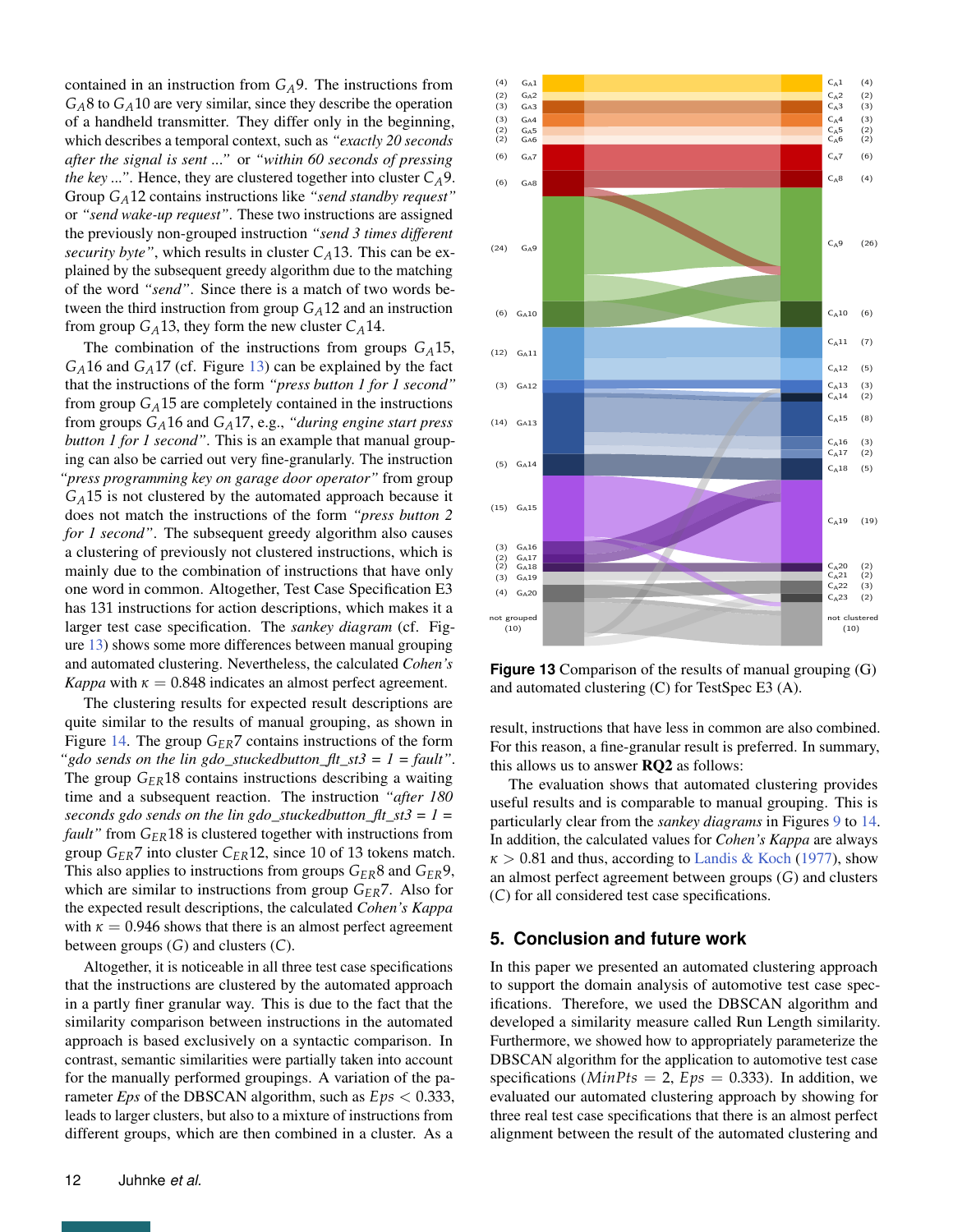<span id="page-12-16"></span>

**Figure 14** Comparison of the results of manual grouping (G) and automated clustering (C) for TestSpec E3 (ER).

the groups created manually ( $\kappa > 0.81$ ). The advantage of automated clustering is that the results are person-independent and thus easier to reproduce, which is not necessarily the case with manual created groups. Since the instructions used in actions and expected result descriptions are uniquely assigned to a cluster and outliers are allowed, so that an inappropriate assignment of instructions to a cluster does not necessarily occur, our automated approach provides basis for deriving conceptual templates. A special feature of our automation approach is its application to unknown and unlabeled data, i.e., no knowledge of the test case specifications used or special pre-processing is required, which would require, for example, domain-specific dictionaries or a preliminary analysis by domain experts.

In future work, we intend to apply our clustering approach to additional test case specifications (e.g., of varying quality and maturity) to further investigate the suitability of the resulting clusters for deriving DSLs. In this respect, and complementary to the MSA-based approach used, we want to investigate how the input is suitable for other grammatical inference algorithms to derive grammars. In addition, since our approach works well on reviewed test case specifications even without special preprocessing, we also want to identify possible approaches for more extensive pre-processing that would allow our approach to be applied to test case specifications with a lower level of maturity. Furthermore, we plan to investigate how well the presented approach and particularly the clustering and similarity measures apply to requirements documents for automatically inferring requirement boilerplates.

## **References**

- <span id="page-12-10"></span>Aggarwal, C. C., Hinneburg, A., & Keim, D. A. (2001). On the surprising behavior of distance metrics in high dimensional space. In *Proc. of ICDT'01* (pp. 420–434). Springer. doi: 10.1007/3-540-44503-X\_27
- <span id="page-12-7"></span>Bezdek, J. C. (1981). *Pattern recognition with fuzzy objective function algorithms*. Springer. doi: 10.1007/978-1-4757 -0450-1
- <span id="page-12-15"></span>*BioJava: The open-source java library for bioinformatics.* (2020). Retrieved from <http://biojava.org/index.html>
- <span id="page-12-5"></span>Bryant, B. R., Mernik, M., Hrnčič, D., Javed, F., Liu, Q., & Sprague, A. (2010). Grammar inference technology applications in software engineering. In *Grammatical inference: Theoretical results and applications (ICGI'10)* (pp. 276–279). Springer. doi: 10.1007/978-3-642-15488-1\_25
- <span id="page-12-12"></span>Chao, K.-M., & Zhang, L. (2009). *Sequence comparison: Theory and methods*. London: Springer. doi: 10.1007/ 978-1-84800-320-0
- <span id="page-12-4"></span>Cohen, J. (1960). A coefficient of agreement for nominal scales. *Educational and Psychological Measurement*, *20*(1), 37–46. doi: 10.1177/001316446002000104
- <span id="page-12-11"></span>Eldesoky, A., Saleh, M., & Sakr, N. (2009). Novel similarity measure for document clustering based on topic phrases. In *Proc. of ICMN'09* (pp. 92–96). IEEE. doi: 10.1109/ICNM .2009.4907196
- <span id="page-12-3"></span>Ester, M., Kriegel, H.-P., Sander, J., & Xu, X. (1996). A density-based algorithm for discovering clusters in large spatial databases with noise. In *Proc. of KDD'96* (pp. 226–231). AAAI Press. Retrieved from [http://www.aaai.org/Papers/](http://www.aaai.org/Papers/KDD/1996/KDD96-037.pdf) [KDD/1996/KDD96-037.pdf](http://www.aaai.org/Papers/KDD/1996/KDD96-037.pdf)
- <span id="page-12-13"></span>Feng, D. F., & Doolittle, R. F. (1987). Progressive sequence alignment as a prerequisite to correct phylogenetic trees. *Journal of Molecular Evolution*, *25*(4), 351–360. doi: 10.1007/bf02603120
- <span id="page-12-0"></span>Hauptmann, B., Junker, M., Eder, S., Heinemann, L., Vaas, R., & Braun, P. (2013). Hunting for smells in natural language tests. In *Proc. of ICSE'13* (pp. 1217–1220). IEEE. doi: 10.1109/ICSE.2013.6606682
- <span id="page-12-14"></span>Higgins, D. G., & Sharp, P. M. (1988). Clustal: A package for performing multiple sequence alignment on a microcomputer. *Gene*, *73*(1), 237–244. doi: 10.1016/0378-1119(88)90330-7
- <span id="page-12-9"></span>Huang, A. (2008). Similarity measures for text document clustering. In *Proc. of the 6th new zealand computer science research student conference (NZCSRSC'08)* (pp. 49–56).
- <span id="page-12-8"></span>Jaccard, P. (1912). The distribution of the flora in the alpine zone. *New Phytologist*, *11*(2), 37–50. doi: 10.1111/j.1469 -8137.1912.tb05611.x
- <span id="page-12-6"></span>Javed, F., Mernik, M., Bryant, B. R., & Sprague, A. (2008). An unsupervised incremental learning algorithm for domainspecific language development. *Applied Artificial Intelligence*, *22*(7-8), 707–729. doi: 10.1080/08839510802164127
- <span id="page-12-2"></span>Joy, M., & Luck, M. (1999). Plagiarism in programming assignments. *IEEE Transactions on Education*, *42*(2), 129– 133. doi: 10.1109/13.762946
- <span id="page-12-1"></span>Juhnke, K., & Tichy, M. (2019). A tailored domain analysis method for developing system-specific testing DSLs enabling